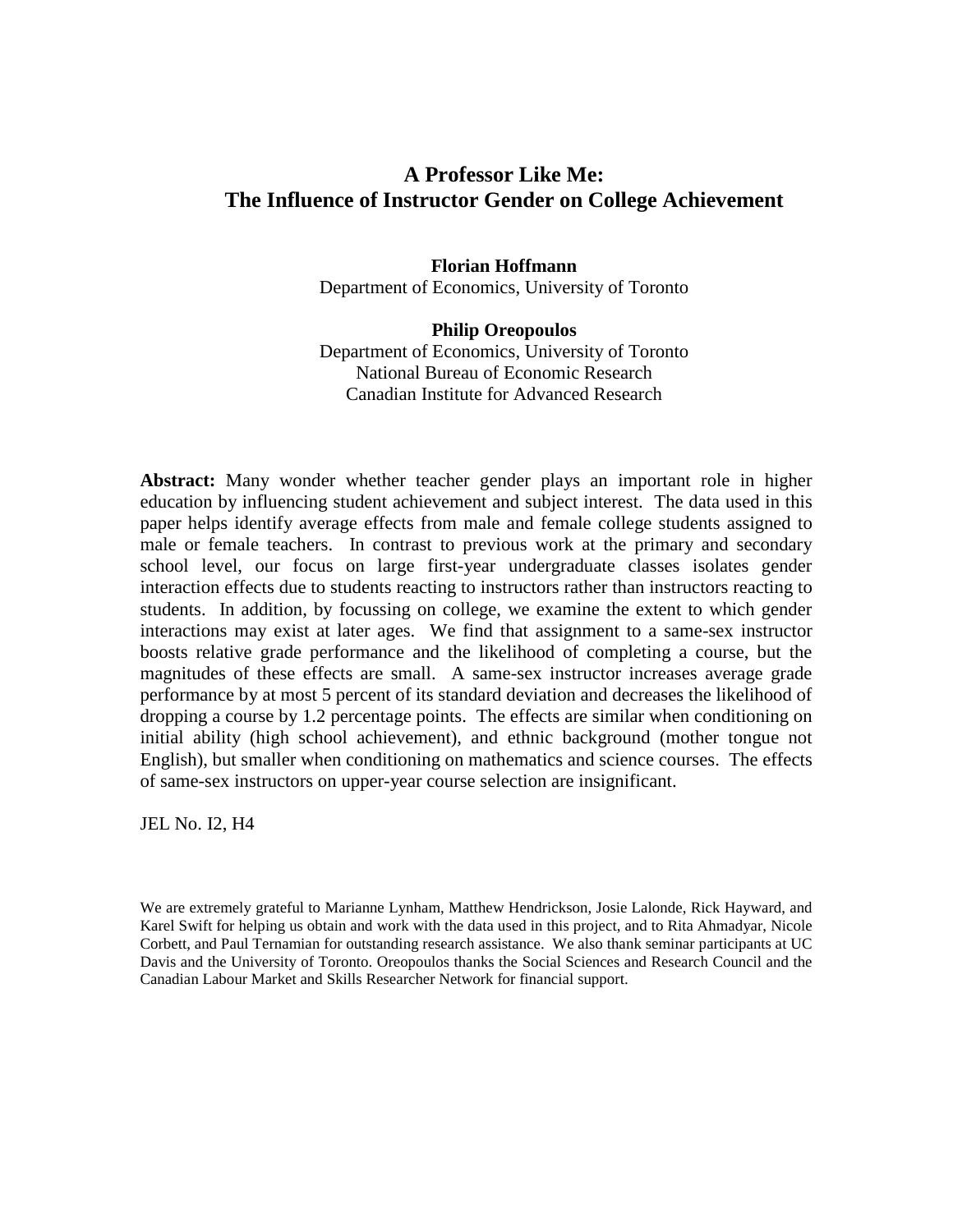#### **I. Introduction**

Education outcomes often differ by gender, and many of these differences seem to increase with age. The National Center for Education Statistics documents these trends for the United States [e.g. Freemen, 2004]. In early years, boys and girls appear to be on similar footing, performing about the same on tests of general knowledge, reading and mathematics. But by fourth grade, girls perform substantially better than boys at reading and slightly worse at mathematics. Gender differences by subject persist into high school and college, and occur for all reporting OECD countries. More men than women complete bachelor degrees in math, physical and computer sciences, business, and engineering. More men than women also graduate with masters and doctoral degrees in these subjects and complete programs in law, dentistry, and medicine, although these differences have narrowed over time.

 While men tend to take more courses and perform better at subjects related to higher-paying occupations, women consistently outshine men in terms of overall educational attainment. Women are less likely to repeat a grade, drop out of high school, and more likely to enroll in college, finish college, and complete an advanced degree. Women currently receive 57 percent of all bachelor's degrees, and about 56 percent of all graduate degrees, reflecting steady increases since the early 1970s.

Role model effects are frequently considered key for explaining gender differences in education.<sup>1</sup> There is rich evidence within the psychology literature that girls and boys respond differently to mothers and fathers [e.g. Brown, 1990, Brown et al.,

<sup>&</sup>lt;sup>1</sup> For a review of explanations of gender differences in education and specialization, see Jacobs (1996), and <sup>1</sup> DiPrete and Buchmann (2005).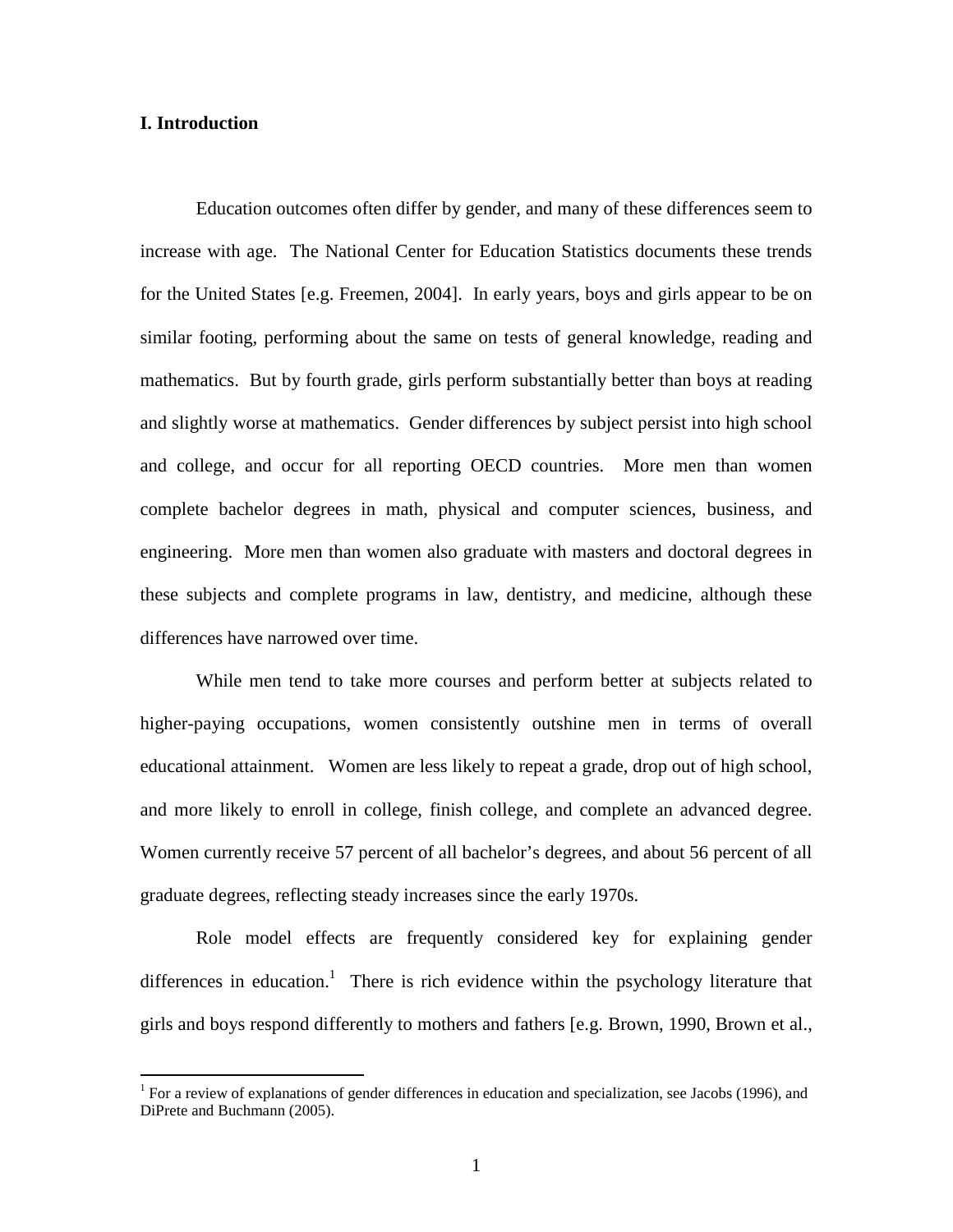1986], and pick different celebrities and athletes to emulate. Male and female teachers are also potential role models. Students spend large portions of weekdays interacting with them. Perhaps not coincidently, females still constitute the majority of teachers in elementary and secondary schools during the period when girls repeat grades less than boys and form views about going to college. Conversely, male teachers, especially in college, dominate fields in mathematics, engineering, and sciences while male students enroll in these subjects more.

A few recent papers have used datasets with multiple student-teacher matches in elementary school to compare differences in student performance with differences in teacher gender for the same student. [Dee, 2006, 2007, Holmlund and Sund (2005)]. These studies improve on earlier ones by controlling for unobservable student traits that are common across the classroom, but they are not able to distinguish between role model effects – from students reacting to teachers depending on teacher gender – or teacher bias effects – from teachers reacting to students depending on student gender.

 Our study is the first to estimate the impact of having a same-sex instructor on classroom performance in college using both within student and within instructor variation. Since we focus on large first-year undergraduate classes where teachers do not grade students' exams and students do not typically receive differential treatment from teachers, we can more confidently equate gender interaction effects with role-model effects. In addition, by focussing on college we examine the extent to which gender role model effects exist at later ages. Many social scientists wonder whether role model effects function mostly at young ages, and whether encounters at later ages can have any significant impact on social-economic success. Lastly, our paper speaks directly to the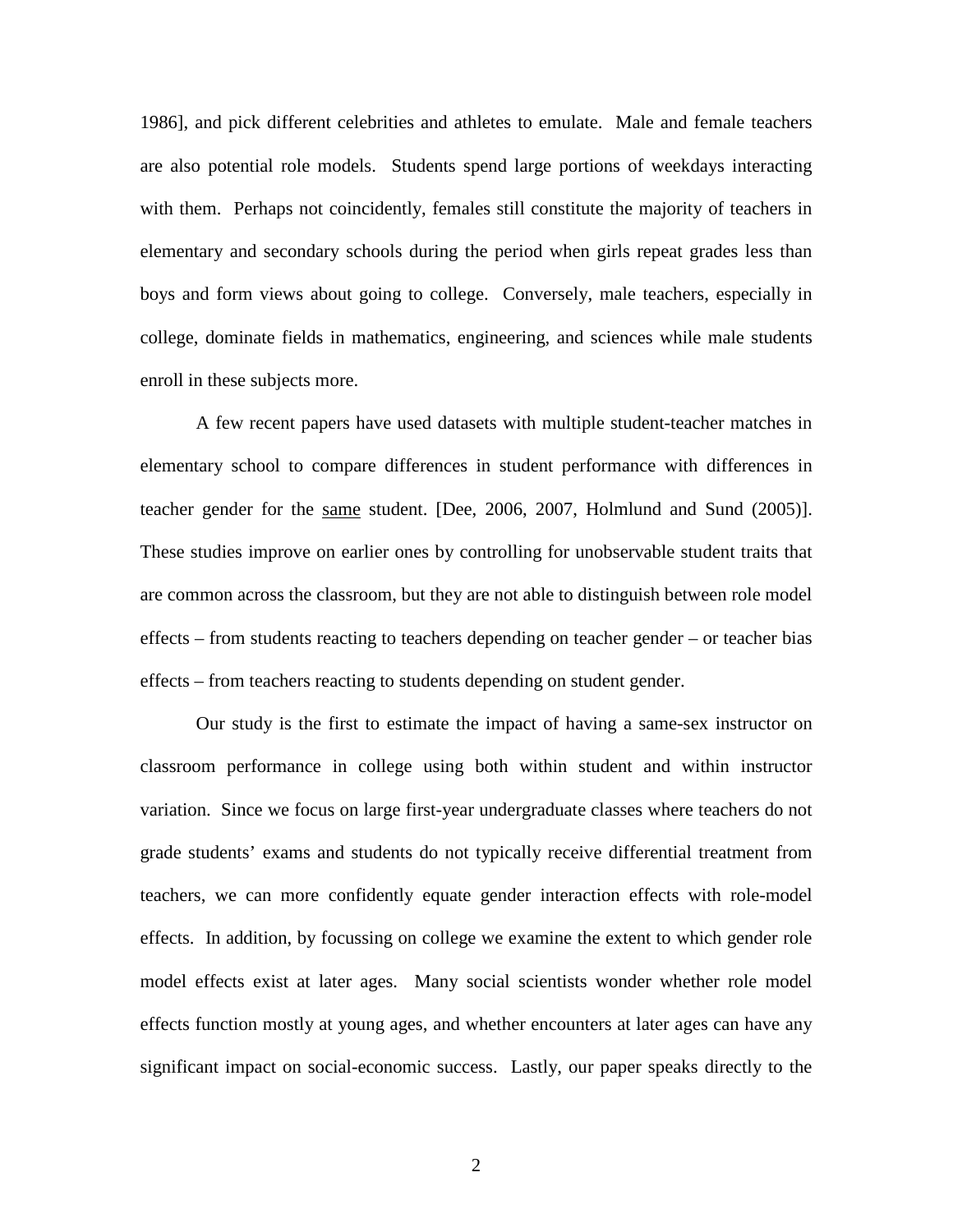debate about increasing female representation in male-dominated fields. There have been many widely publicized efforts by the government, companies, and schools to increase female representation in math and science. This paper estimates the impact of male and female undergraduates' exposure to same sex teachers and whether such exposure can affect student achievement and subject interest.

 Our results suggest teacher gender plays little or no role in student achievement and field of study choice. While we find some evidence that female students perform relatively better in terms of grade performance and are less likely to drop a course when encountered with a female instructor instead of male instructor, the magnitude of these effects are small. The evidence also holds when we consider subgroups across different subjects (mathematics and science), different pre-college ability (high school achievement), and different ethnicities (mother tongue not English).

#### **II. Background**

Teachers may respond differently depending on the gender of a student, or students may respond differently depending on the gender of a teacher. In the first case, teachers discriminate, and exhibit bias with respect to how they engage or evaluate boys and girls in the classroom. The way teachers behave interacting with boys or girls may depend on whether teachers themselves are male or female. These effects may be conscious or unconscious. In the second case, students may see teachers more as role models if they are of the same sex, and exhibit greater intellectual engagement, conduct, and interest. Students may also react to teachers when they fear being viewed through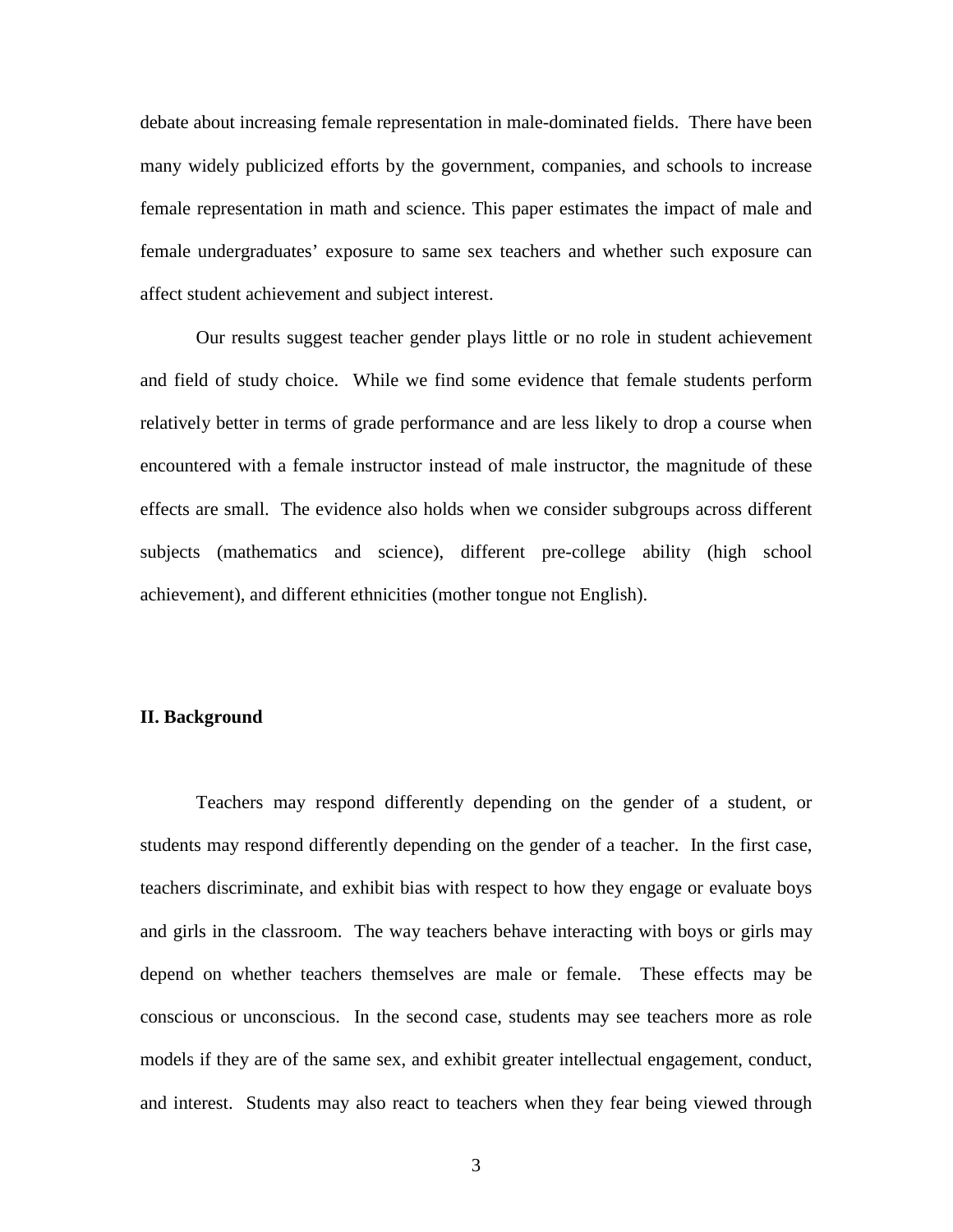negative 'stereotype threats' – for example, when female students are reminded about a belief they are not supposed to be good at math when being taught by a male teacher. In one study [Spencer, Steele, and Quinn (1999)], for example, women underperformed men on a math test when told that the test produces gender differences but did not when told the opposite. Another possibility is that male and female students respond differently to male and female teaching styles. If girls and boys respond differently to teacher behavior rather than teacher gender per se, relative differences in academic achievement could still arise.

At the primary and secondary school level, a number of recent studies have estimated effects from being taught by a same-sex teacher, without attempting to disentangle why such effects exist. Results have been mixed. Nixon and Robinson (1999) regressed education attainment on the proportion of female faculty in an individual's high school, using the National Longitudinal Survey of Youth (NLSY). With linear controls for family background, they concluded that raising the percentage of high school female faculty increases high school and college completion among girls, but decreases these outcomes among boys. On the other hand, Ehrenberg, Goldhaber, and Brewer (1995) adopted a better identification strategy by regressing individual test score gains between Grade 8 and Grade 10 on Grade 10 teacher gender and race characteristics using the National Educational Longitudinal Study (NELS). Their analysis suggested these characteristics have no affect on test scores, but do affect teachers' subjective evaluations of students.

Dee (2007) also used the NELS but for Grade 8 students with two recorded subject outcomes. His study was the first to use a 'matched pairs' approach to estimate

4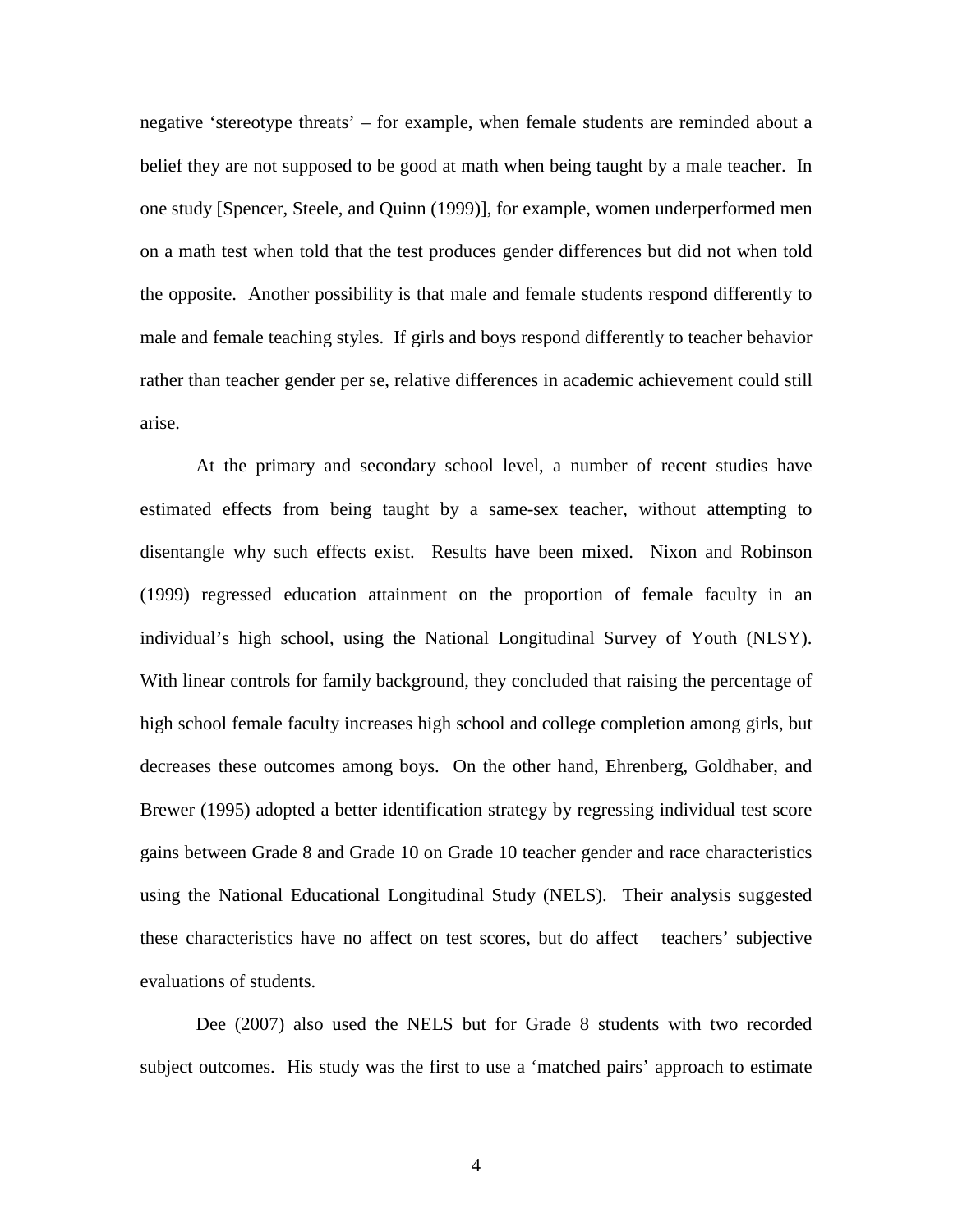the effects of same-sex teachers on grade performance and teacher evaluations. Using the NELS, Dee examined whether test scores and student evaluations for boys and girls systematically differed between classes depending on teacher gender differences. Test scores were lower for boys assigned to female teachers while no difference occurred for girls. Dee argued that his data suggested female math teachers may have been assigned to lower-achieving classes, and therefore excluded the sample with math teachers in his baseline results. Test scores were about 4 percent of a standard deviation higher for girls assigned to female teachers and 4 percent of a standard deviation lower for boys. Female teachers were also more likely to believe boys are disruptive and don't do homework.

Holmlund and Sund (2005) adopted a similar approach using a large dataset of secondary students in Sweden. In contrast to Dee's results, they found no significant effects on grade performance. Carrington and Tymms (2005, 2007) used multiple classroom data for Grade 6 students from the Performance Indicators in Primary Schools (PIPS). They found no significant gender interactions for subject test score performance and subjective attitudes towards math, reading, and science. Lahelma (2000) interviews 13 and 14 year-olds about what they think about the importance of teacher gender. Although students often commented on the lack of male teachers in their schools, the issue of gender did not figure prominently in their observations about the quality of teaching that they valued. Students emphasized teachers who were engaging, friendly, sensitive, impartial, and able to maintain discipline, regardless of gender. Finally, in related work, Lavy and Schlosser (2007) used idiosyncratic variation in the proportion of girls in a class and conclude more girls in a class lowers disruption, improves studentteacher relationships and lessens teachers' fatigue.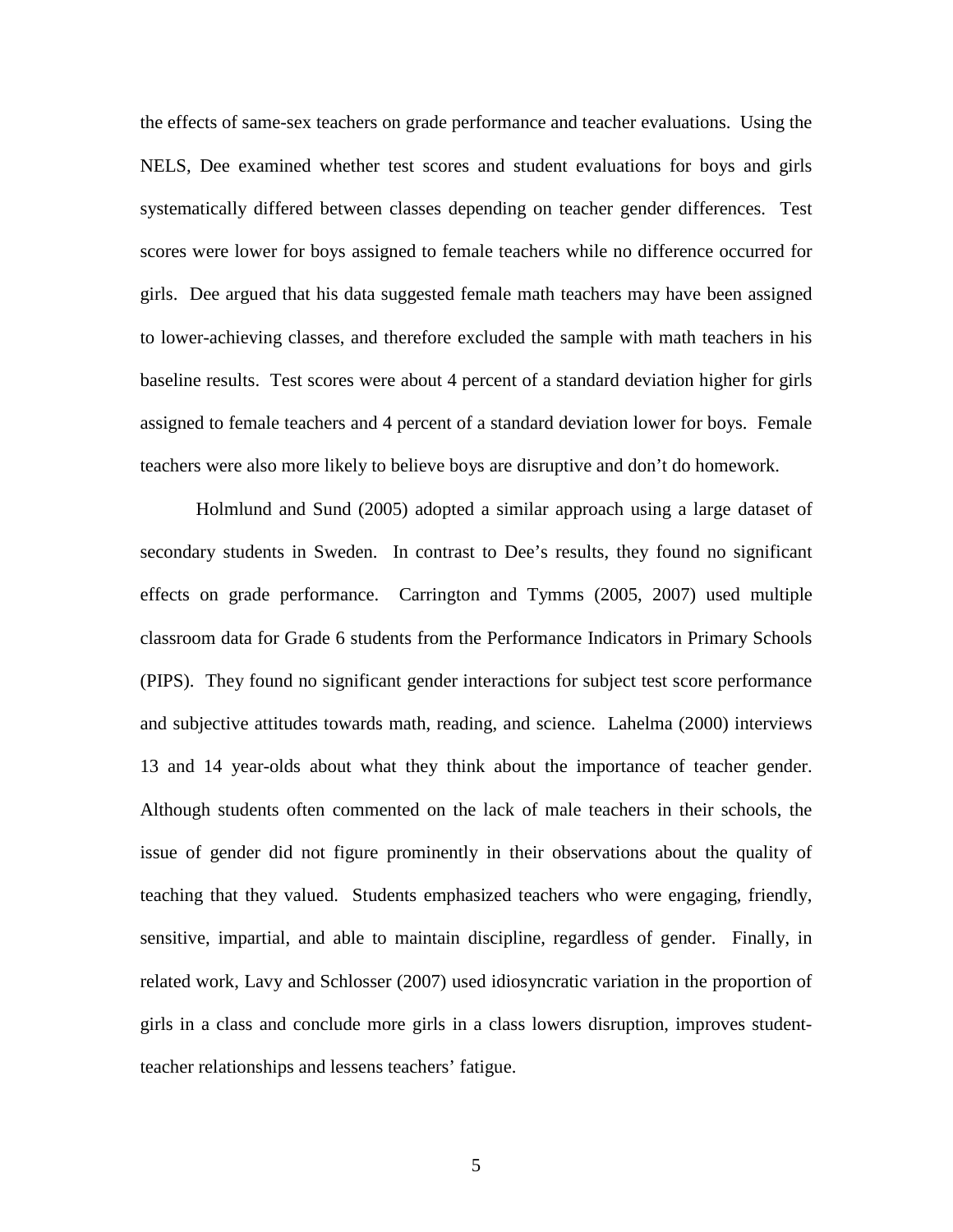Few studies have examined gender interactions at the college level. Canes and Rosen (1995) used year-to-year variation in the proportion of female faculty in a department and found no correlation with year-to-year variation in the proportion of females majoring in related subjects. On the other hand, Neumark and Gardecki (1998) found female graduate students in faculties with more women and with female advisors do better on the job, and Rothstein (1995) found that the probability a female college student obtains an advanced degree is positively associated with the percentage of faculty at her undergrad institution who are female. As with the earlier secondary school studies, many of these results are prone to possible omitted variables bias and apply only to limited cases. Bettinger and Long (2005) improved on this earlier work by using within course and student variation. They examined the impact of same-sex instructors on the choice of major and course credits and find small positive effects for females. Their data, however, did not allow them to explore interaction effects on more immediate classroom outcomes, such as course dropout and grade.

The existing research on the role of gender in higher education has been significantly hampered by lack of appropriate data. Most of the earlier studies are limited to small samples and prone to possible omitted variables bias. The data used in this paper provides better identification of student-teacher gender interactions in college, specifically at the classroom level. We use both within student and within class variation to estimate average counterfactual outcomes from male and female students assigned to male or female teachers. Our focus on large first-year undergraduate classes where teachers do not grade students' exams and students do not typically receive differential treatment from teachers, allows us to more confidently isolate gender interaction effects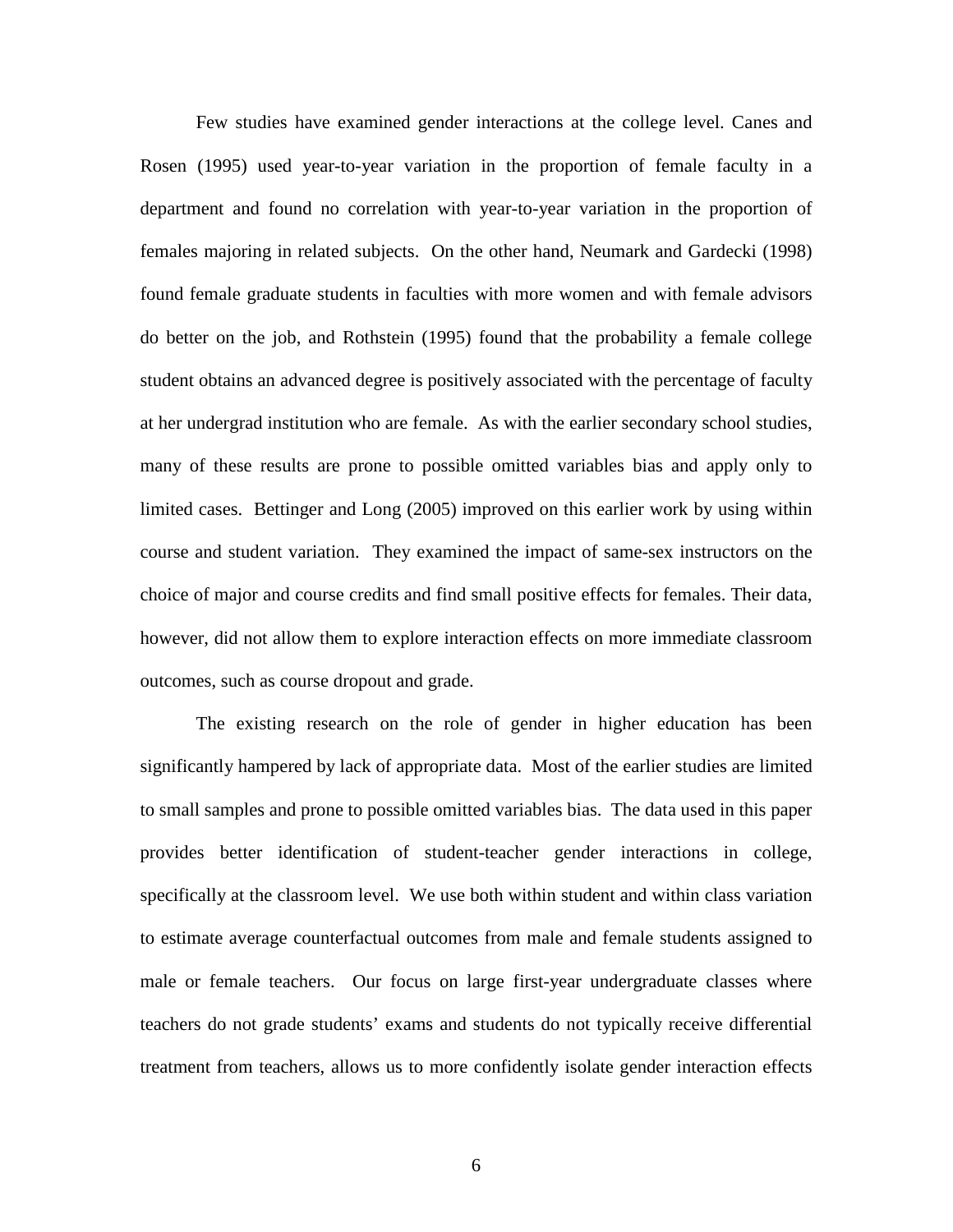due to role-model effects rather than discrimination effects. In addition, by focussing on college we examine the extent to which gender interactions exist at later ages. Many social scientists wonder whether role model effects function mostly at young ages, and whether encounters at later ages can have any significant impact on social-economic success. Lastly, our paper speaks directly to the debate about increasing female representation in male-dominated fields.

#### **III. Data and Statistical Methodology**

Our study uses detailed student and instructor administrative data from the University of Toronto's Arts and Science Faculty. The data cover the Fall and Winter school year periods between 1996 and 2005. We focus on the 34,352 students that entered into full-time undergraduate programs from Ontario high schools, and were 17 to 20 years old on September 1 in the year of entry. We also focus on the 88 largest first year courses with at least 50 students in a section. This sample includes 85 percent of all first-year classes. Focussing on large courses minimizes the possibility that results depend on small and anomalous classes, and helps speed statistical computation.

We have enrolment data that include gender, date of birth, mother tongue, citizenship, entering program of study, and high-school grades. We also have data for registration status at the start of each Fall and Winter term, the number of credits students are enrolled in, financial status with the university, cumulative and current Grade Point Average (GPA), program of study, and graduation status. Our course data contain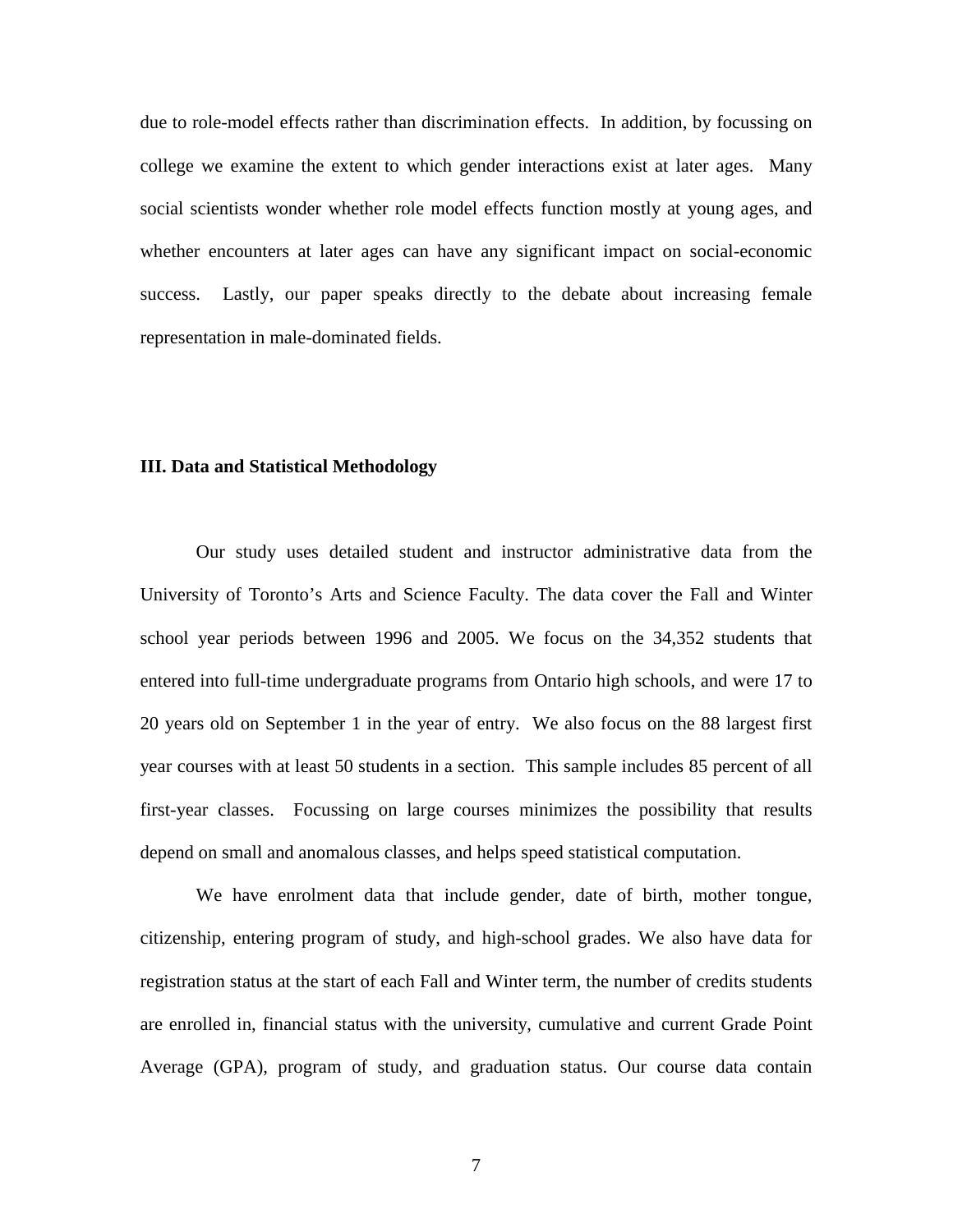information on courses enrolled in and credits received for each year and each course. The data distinguish between course enrolment status on September 1, November 1, January 1, March 1, and the most current status. An advantage of this file is that it allows us to match to courses that students enrolled in before their first day of class, regardless of whether they completed the course or not. The course data also includes section information and final grade received, and is matched to instructors. We also use a number of objective and subjective teacher quality measures such as instructor rank and average evaluation score.<sup>2</sup>

 We first estimate gender interactions for male and female students separately. Our initial empirical model takes on the following specification:

(1) 
$$
y_{ikt} = \beta * f_{\text{}}\frac{1}{t} \text{instructor}_{ikt} + \delta_i + \delta_k + \delta_t + u_{ikt}
$$

where  $y_{ik}$  is a classroom or subject-specific outcome for student *i* taking course *k* in school year *t*,  $f$  *f instructor<sub>its</sub>* is an indicator variable for whether a teacher have the is female,  $\delta_i$ ,  $\delta_k$ , and  $\delta_t$  are fixed effects for student, course, and year respectively, and  $u_{ik}$ is the error term.  $\beta$  measures the average effect from assignment to a female versus male instructor, and captures both a gender interaction effect and an instructor quality effect (if males and females teach differently). The difference between the  $\beta$  coefficient for the female sample compared to male sample is the relative gender difference predicted from assignment to a female versus male instructor.

<sup>&</sup>lt;sup>2</sup> See also Hoffmann and Oreopoulos (2006) for more description of related data.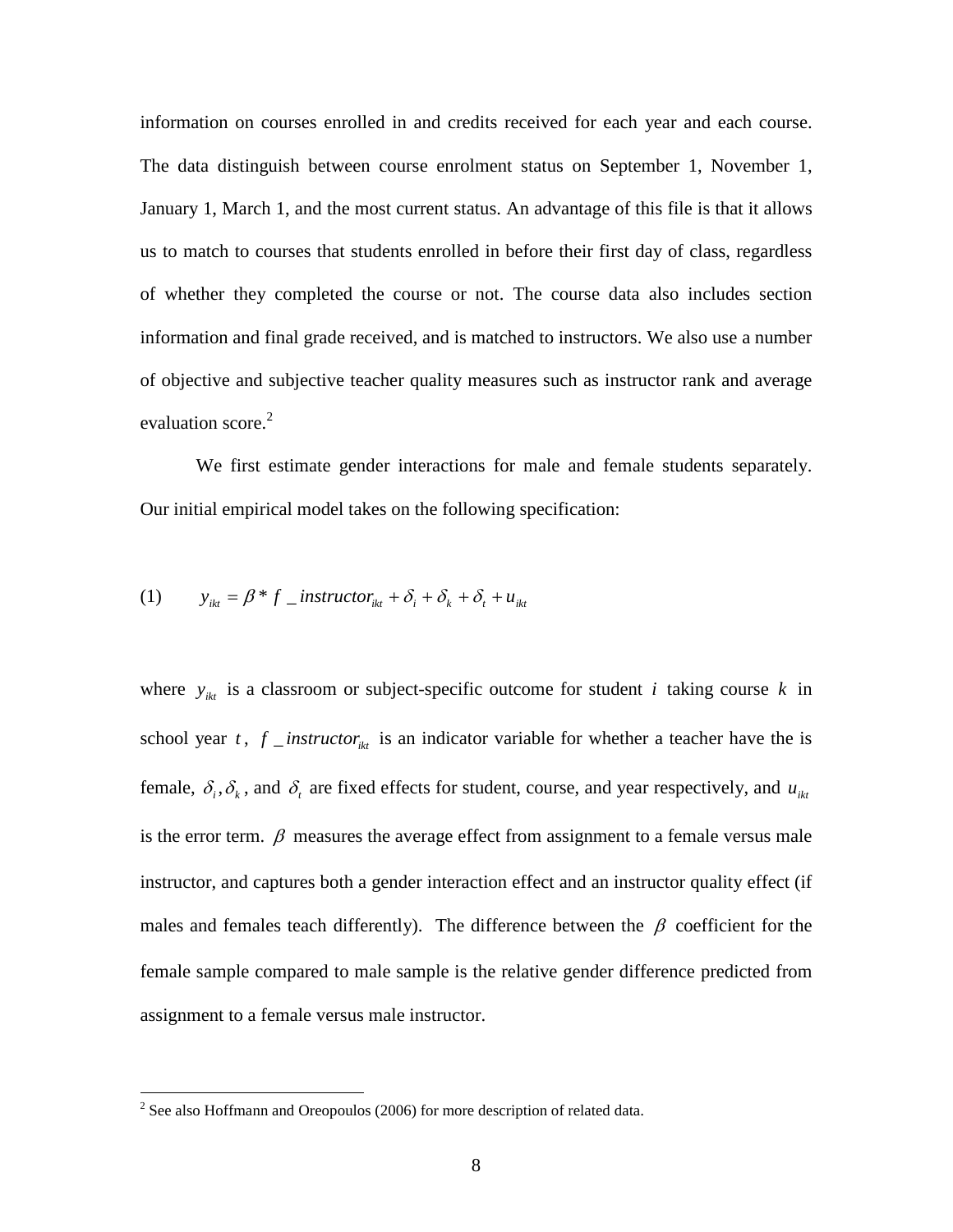To explore the importance of unobserved student and teacher characteristics, we replace student fixed effects with individual controls. We also explore the sensitivity of these estimates when including female indicators instead of fixed effects, and time-of-day controls. Remaining potential selection biases are mitigated by focusing on large classes with multiple sections where the final instructor allocation is not indicated in course calendars, and by focusing on first year students that have limited flexibility in choosing courses. We also explore (and find similar) results from using courses with only one instructor per year. This further removes students' ability to target particular courses.

Our data also allow for classroom fixed effects using the following specification:

(2) 
$$
y_{ic} = \delta * f_{\text{}} + student_{ic} * f_{\text{}} + marketor_{ic} + \theta_{kg} + \delta_i + \delta_c + u_{ic}
$$

where  $y_{ic}$  is a classroom or subject-specific outcome for student *i* in classroom c, *f*  $\subseteq$  *student<sub>ic</sub>* is an indicator variable for whether a student is female,  $\delta$ <sub>i</sub>, and  $\delta$ <sub>c</sub> are fixed effects for student and course respectively, and  $\theta_{k}$  are course by gender fixed effects. These last controls allow gender differences in performance that are not attributable to teacher differences to vary across subjects courses. These are necessary to account for the possibility that the courses in which males and females tend to diverge are also the courses in which instructors tend to be more likely male or more likely female. The coefficient  $\delta$  reflects the average outcome gain for females, relative to males, from assignment to a female versus male instructor or, conversely, the average outcome loss for males, relative to females, from assignment to a female versus male instructor.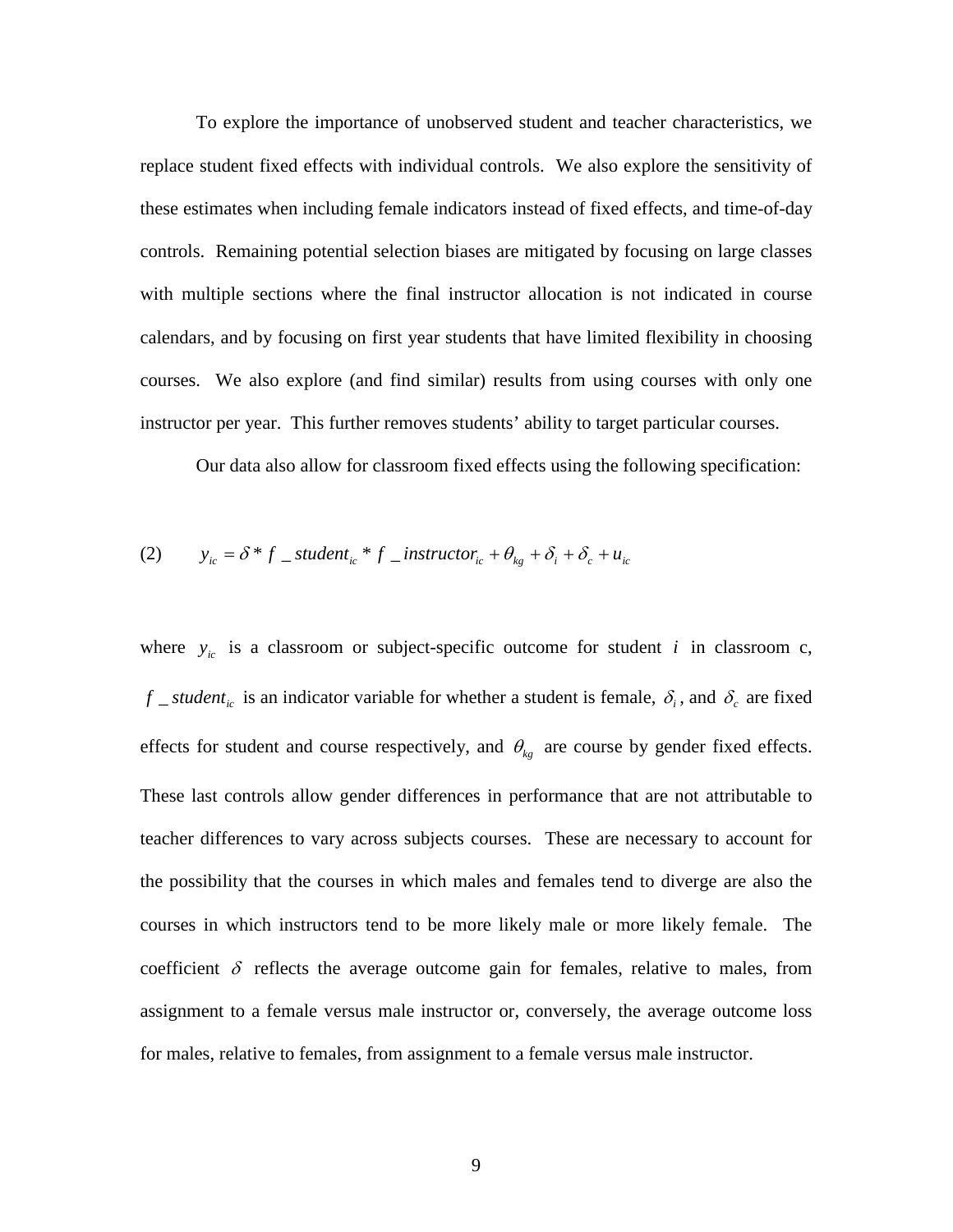Focusing on first-year students helps minimize gender-based course selection for two reasons. First, first year students cannot easily identify instructors, and especially gender of instructors, prior to enrollment. Course calendars at the University of Toronto usually do not indicate the instructor teaching the class, and when they do, only first initials are included. Second, first year students are inexperienced about teacher allocation mechanisms of the university and cannot rely either on their own or peer groups' past experience. We also restrict our sample to full year and first semester courses. Dropping courses taken in the second semester further minimizes opportunities for selecting courses by instructor. Students are matched to classes chosen before the first week of school. For purposes of comparison, we also include in the appendix separate and pooled results using second year classes. The possibility of selecting classes based on instructor is greater in second year, but the variety of courses and instructors teaching them is greater.

For our main sample, we tested for evidence of gender-specific selection by regressing the fraction of female students in a section on whether an instructor was female, conditioning on course or course-by-year fixed effects. There was no significant relationship.<sup>3</sup> The proportion of females in a class was consistently uncorrelated with the gender of the instructor under all specifications we tried. In addition, we estimated equation (2) with a student's high school grade as the outcome variable, and without student fixed effects. As expected in the absence of gender specific sorting, we found no

 $\overline{a}$ 

 $3$  Details of these results are available on request. The coefficient from regressing the fraction of female students in a first year classroom on whether an instructor was female, with course and year fixed effects is 0.004, with a standard error of 0.006. Results were similar when using course by year fixed effects or adding instructor and student background characteristics as controls.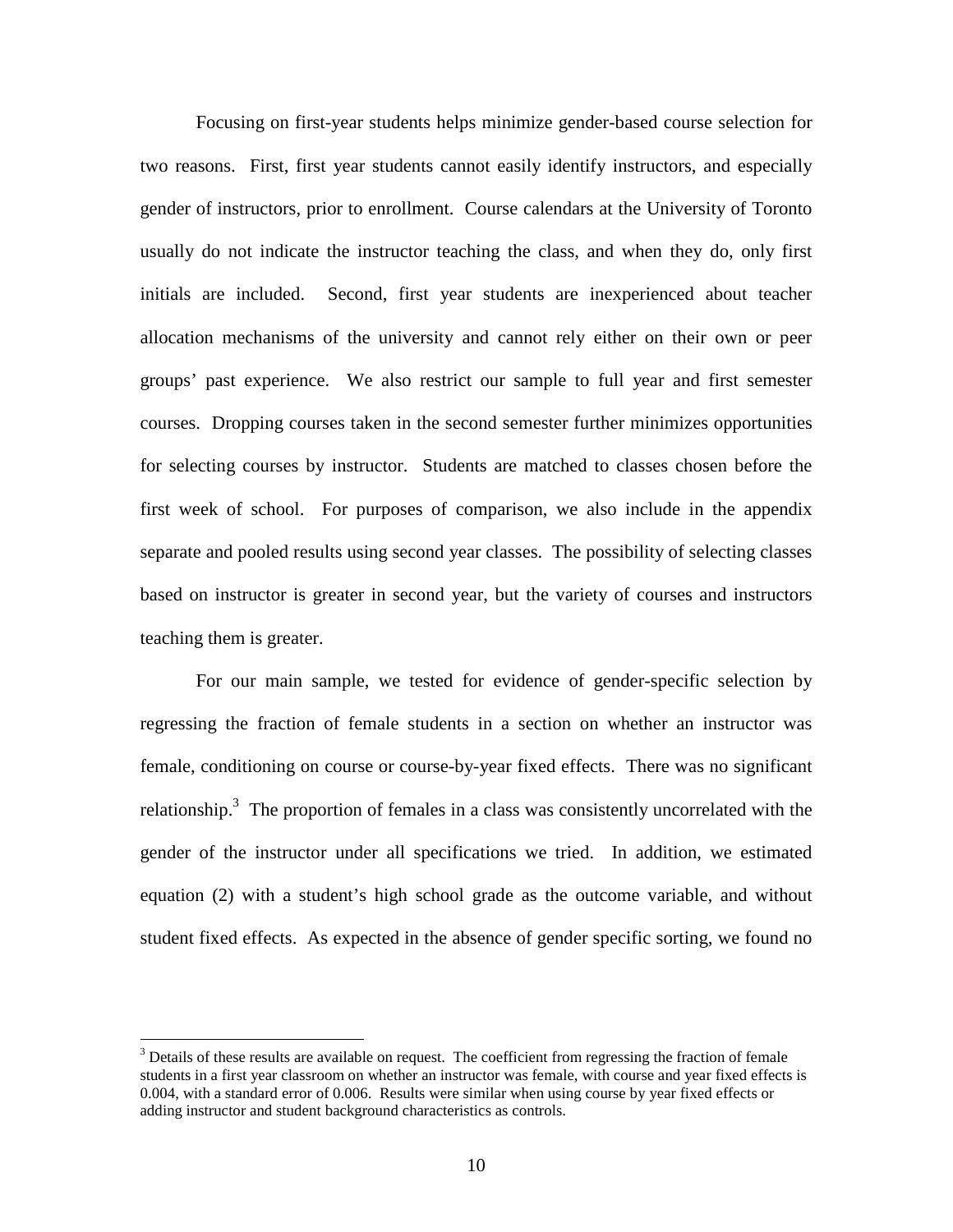relative differences in high school grades between males and females within classrooms.<sup>4</sup>

 We use four student outcome variables at the student by course level: Whether students dropped the course ("Dropped Course"), the grade received for students that completed the course ("Grade"), the number of additional courses students take in the same subject in all subsequent years ("Subject Course, Subsequent Years"), and the number of subsequent credits received in the same subject in all subsequent years, ("Subject Credits, Subsequent Years"). To receive a credit requires both taking a course and passing it. Other than the binary variable, "Dropped Course", all variables are normalized for each course to have mean zero and standard deviation one.

Table 1 presents summary descriptive statistics for the sample of entering first year full time students between 1996 and 2004. The main dataset has one observation per student-class. Each student takes 4.2 half and full-year classes, on average. After restricting the sample to large full year and first semester classes, and dropping classes co-taught by male and female instructors, the average number of classes per student in our sample is 2.6. Sixty percent of first-year students are female. Fourteen percent of them take courses in math (usually calculus) compared to 17 percent of males. Sixteen percent of females take courses in chemistry and physics, compared to 15 percent of males. Notably, substantially fewer females compared to males take courses in business, economics, and computer science, but more take courses in psychology and sociology. Twenty-three percent of first-year instructors are female (24 percent, on average, per course). There are 1,450 classes within 88 courses over this 9 year period, with 16.8 classes on average per course, and 2.4 classes on average per course in each year. The

 $\overline{a}$ 

<sup>&</sup>lt;sup>4</sup> The coefficient from regressing high school grade average (in a student's last year) on the interaction between being a female student and facing a female instructor, with female student, course-by-femalestudent, and classroom fixed effects is 0.03 percent, with a standard error of 0.16.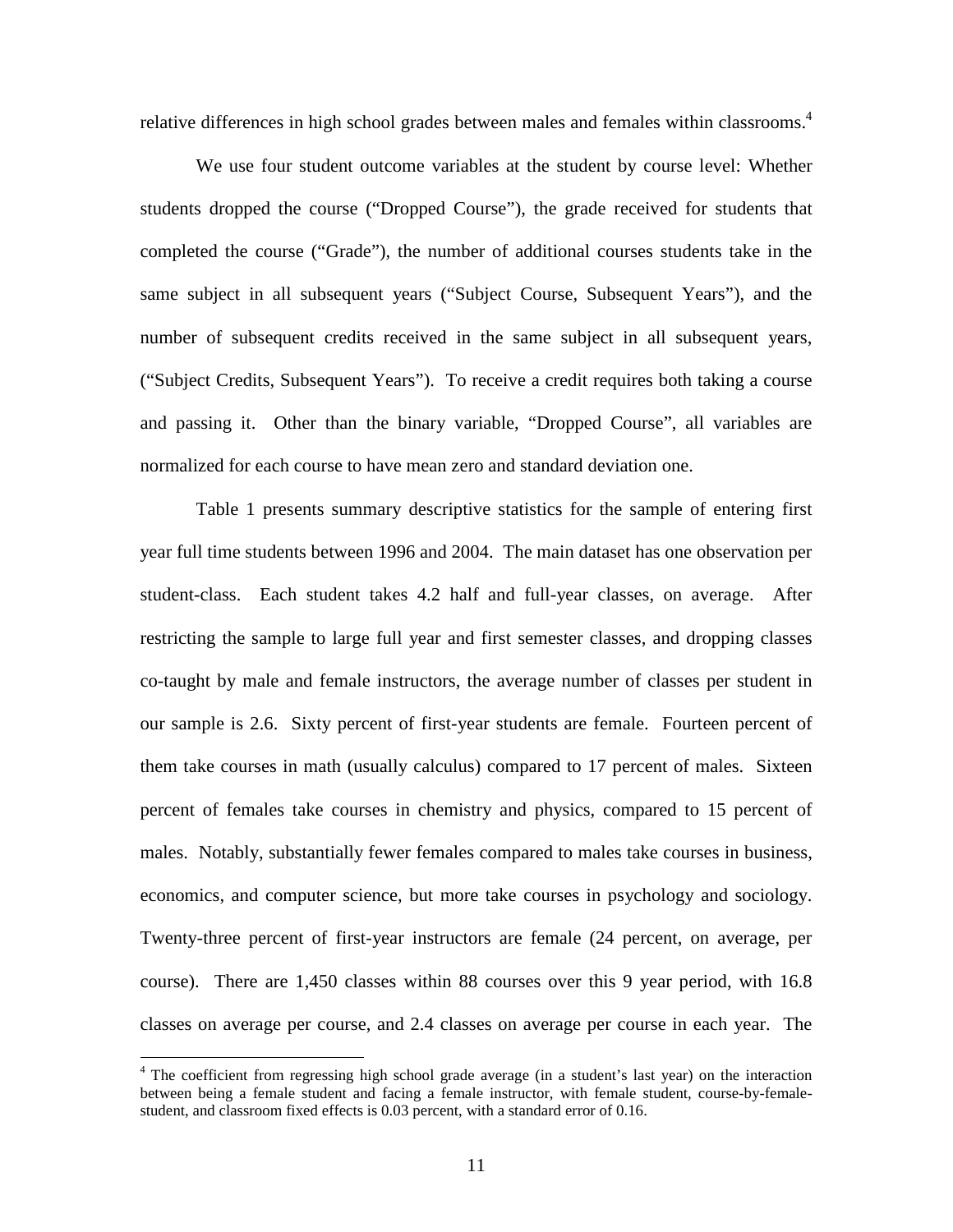table indicates that course dropout and performance does not differ noticeably by gender across first year courses. Second year statistics are presented for comparison. By the second year, female students are slightly less likely to drop courses, have higher average grades and acquire less course credits than their male fellow students.

#### **IV. Results**

Table 2 presents estimates of equation (2) separately for male and female students. In the first two columns we regress student achievement on whether an instructor is female, controlling for course and school year. For females, we estimate no significant difference in the likelihood of dropping a class based on whether the instructor is male or female. Males, on the other hand, are about 1.8 percentage points more likely to drop a course when beginning a course with a female instructor. The difference between the female and male student effects is the predicted relative effect between gender groups from facing a female instead of male instructor. The second set of columns shows results from including student controls for students' last year of high school average grade, program of study, and age, and the third set of columns shows results from including student fixed effects across courses. Neither of these alternative specifications alters the point estimates by very much.

Without conditioning for student background, males perform slightly better, on average, with a male instructor. The estimated relative gain to male students from assignment to a male instructor is about 5 percent of a standard deviation, without student

12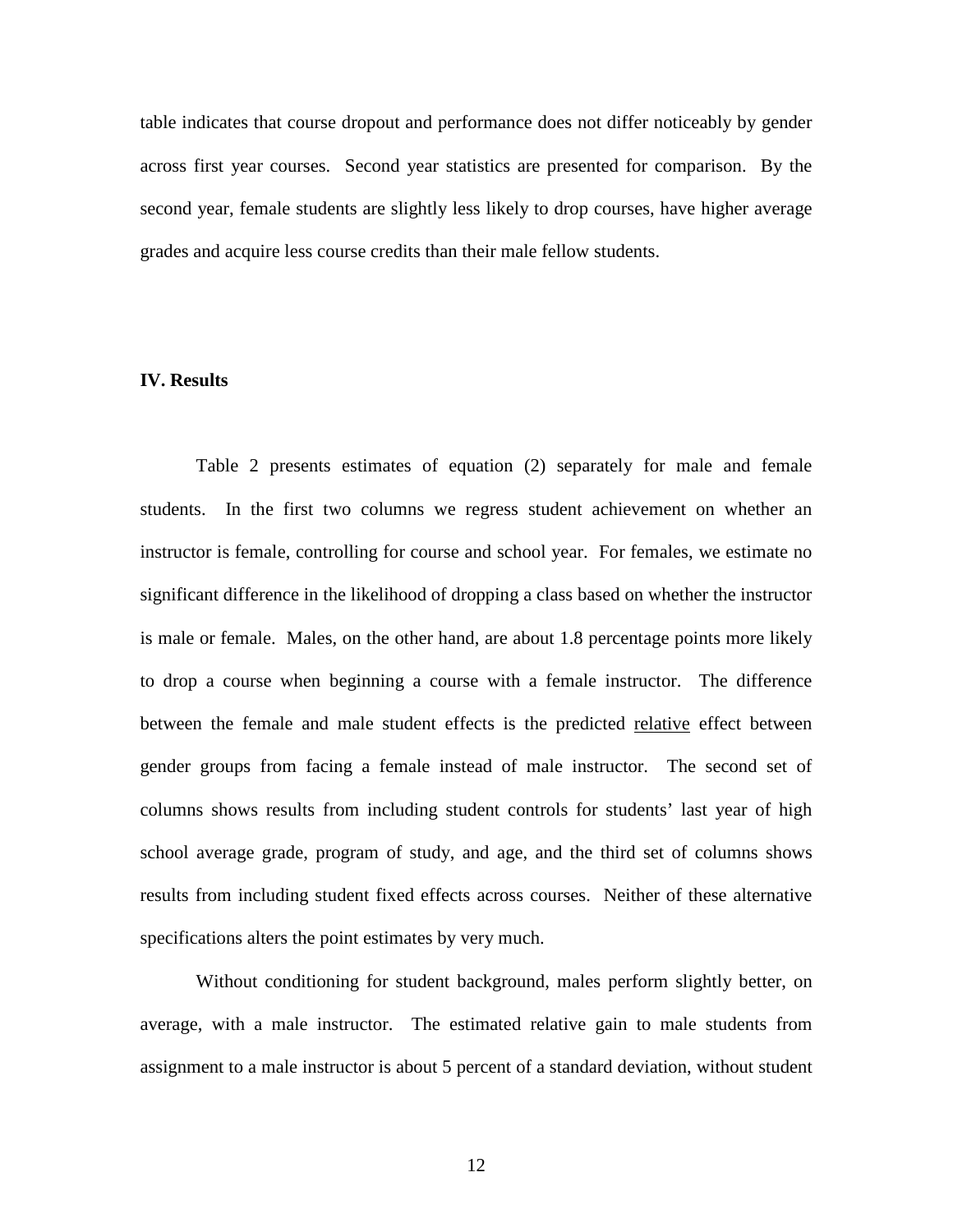controls. This translates into a 0.6 percentage point increase in expected grade (out of 100 percent). When student controls or fixed effects are added, the estimated effect falls further, and we cannot reject that the estimated effect is zero. The relative effect falls and becomes statistically insignificant when student fixed effects are added, in part because the estimated effect from females with a female instructor is slightly negative.

Table 3 presents results after pooling males and females in the same regression. Column 1 shows the coefficient estimates of the female-student-female-instructor interaction, including course fixed effects and student background controls. These results are the same ones listed in column 6 of Table 1. They show the expected change in average achievement for females relative to males from assignment to a female instructor. This can also be interpreted as the expected relative loss in average male achievement from assignment to a female instructor. The coefficients in column 2 are the same ones listed in column 9 of Table 2 from including student fixed effects instead of student controls.

Pooling males and females together allows for classroom fixed effects. With classroom fixed effects and student controls in column 3, females are about 1 percentage point less likely than males in the same class to drop a course in a class with a female instructor. Conversely, males are 1 percentage point less likely than females to drop a class if the instructor is male. The 95 percent confidence region for these effects, however, includes zero. With classroom fixed effects and student controls, the difference between female and male average grade performance is 3.8 percent of a standard deviation higher (0.4 percentage points) with a female instructor. With both classroom and student fixed effects, the estimated effect is zero. Turning to subject interest, relative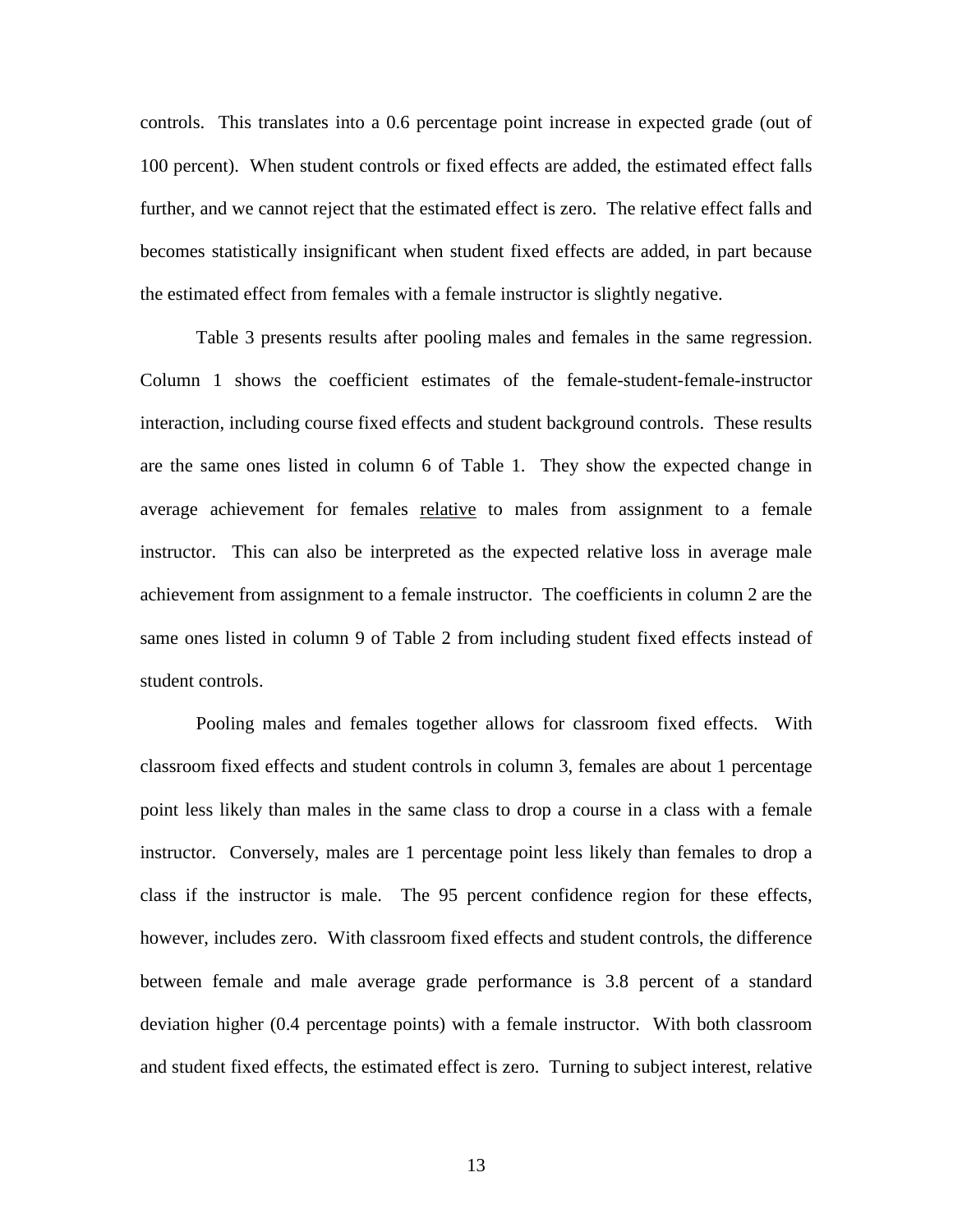differences in male and female likelihood of taking related courses in subsequent years, and passing these courses, appear generally unaffected by whether a female or male teaches a first-year class.

Table 4 presents the results for sub-populations by mother tongue, type of course, and initial ability. For comparison, the first row replicates baseline findings in Table 3. The point estimates provide imprecise evidence that the estimated same-sex instructor effects on grade performance and course completion are larger for native English speaking students than for non-English speaking students, and smaller for math and science instructors than for social science instructors. In general, all the point estimates are small and mostly insignificant. We do not find evidence that the effects depend on students' initial ability (using high school entry grade as a proxy).<sup>5</sup>

#### **V. Sample Selection for Grade Outcomes**

Estimation of gender-interaction effects in college on grades is possible only for the sample of students that write the final exam. Table 2 suggests that the propensity to drop a course is affected by gender interactions as well. This creates a sample selection problem, formally described by the following set of equations:

(3) 
$$
Grade_{ic} = \delta^{grade} * f_{sat} = student_{ic} * f_{instructor_{ic} + \theta_{kc}^{grade} + \delta_{i}^{grade} + \delta_{c}^{grade} + u_{kc}^{grade}
$$

<sup>&</sup>lt;sup>5</sup> We repeat the analysis for a sample of second year students and for a pooled sample of first and second year students.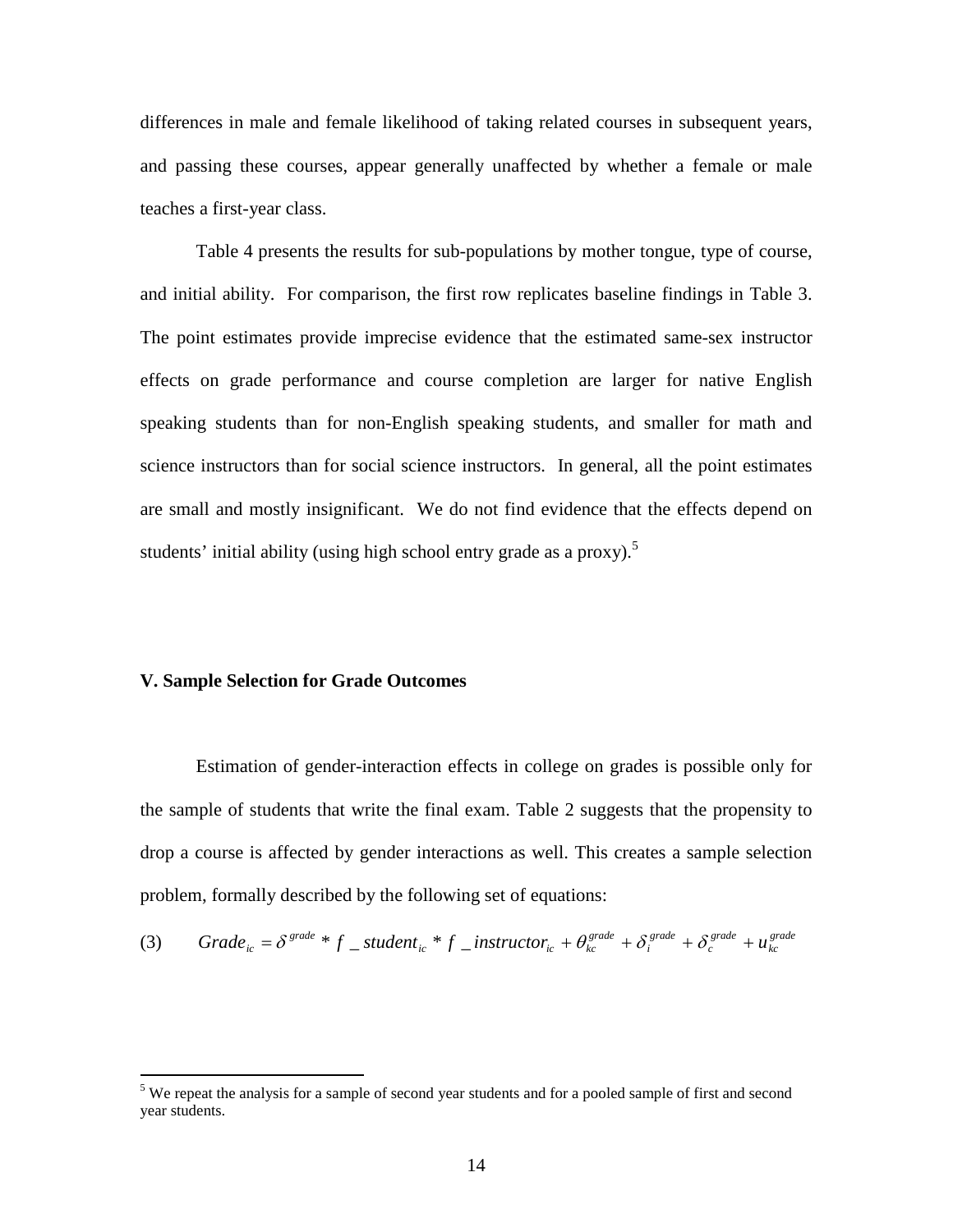*dropped kc dropped c dropped i dropped*  $i_c$  *J*  $=$  *instructor*<sub>ic</sub>  $\cdot$   $\sigma_{kc}$  $Dropped_{ic} = \delta^{dropped} * f$  \_ *student*<sub>ic</sub> \*  $f$  \_ *instructor*<sub>ic</sub> +  $\theta_{kc}^{dropped}$  +  $\delta_{i}^{dropped}$  +  $u$ 

(5) 
$$
Grade_{kc} = \text{1}[Dropout_{kc} \geq 0] * Grade_{kc}^*.
$$

Equations (3) and (4) replicate equation (2) for "Grade" and "Dropped Course" as outcome variable, while equation (5) accounts for the potential selection bias. OLSestimates of the parameter of interest,  $\delta^{grade}$ , is biased if  $\delta^{dropped}$  is different from zero. Our earlier analysis indicates that female students are indeed less likely to drop a course, relative to male students, when the class is taught by a female teacher (and vice versa).

 Correcting for sample selection is difficult in our case since any variable affecting dropout behavior arguably also affects potential grades. Without exclusion restrictions, identification in a standard Heckman-selection model is solely based on the non-linearity of the correction term. Instead of relying on this source of variation we estimate upper bounds of  $\delta^{grade}$  using a procedure similar to the ones described by Krueger and Whitmore (2002) and Lee (2005).

In general, OLS-estimates are downward biased if relatively more students stay to complete a course when the instructor is of the same sex, and if these marginal students are from the left tail of the grade distribution. We can therefore estimate an upper bound of  $\delta^{grade}$  when applying OLS to a sample without the ( $\delta^{dropped}$  \*100)-percent worst female students (relative to males) from female-taught classes.

 We therefore apply the following procedure: In the first step we estimate dropout equations following the same specifications as in table 2. This provides us with an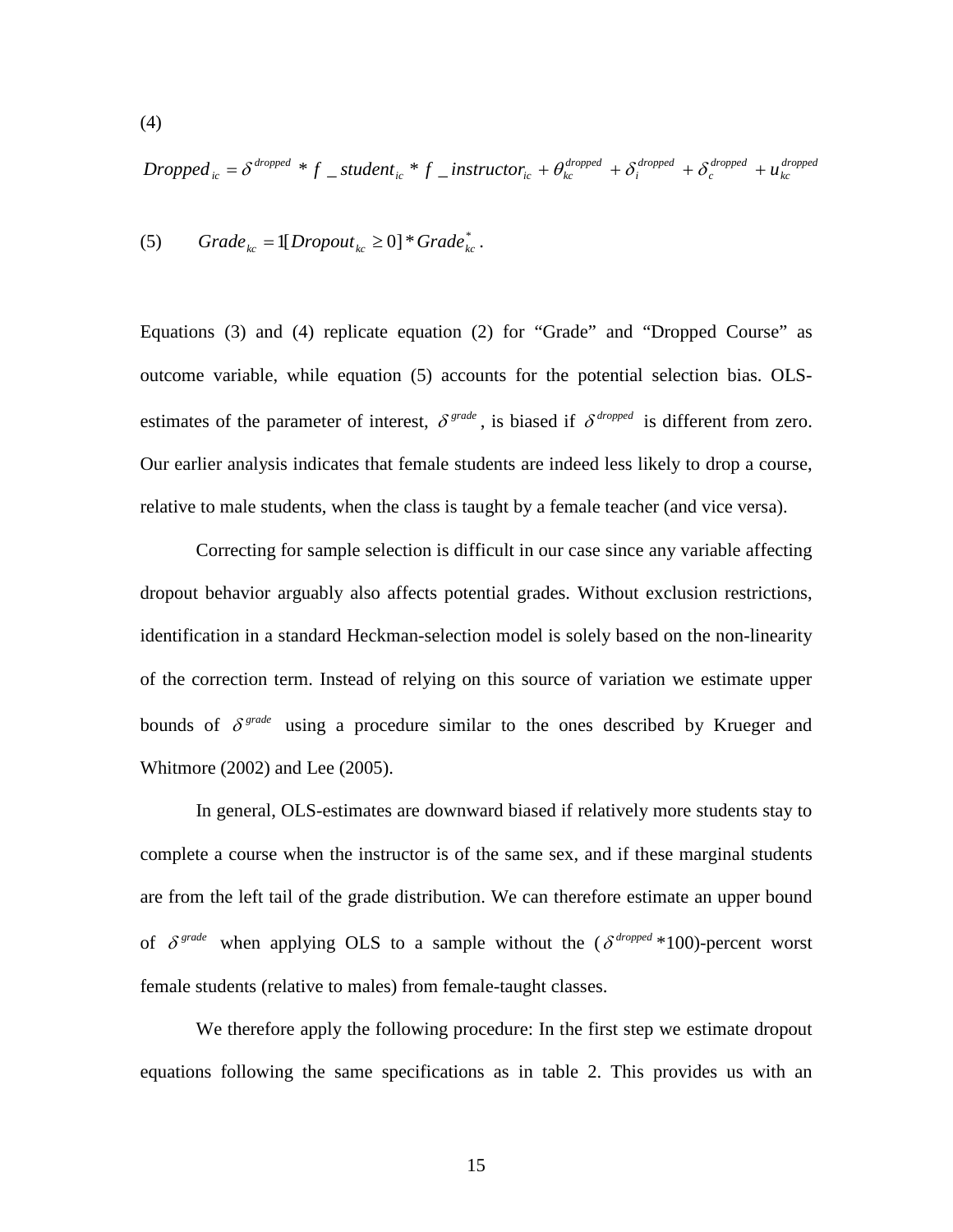estimate of  $\delta^{dropped}$ , the female-male student difference in dropout behavior when taught by a female teacher. We then calculate the ( $\delta^{dropped}$  \*100) percentile of the female-grade distribution for every class taught by a female teacher and drop all female students with a final grade lower than this percentile. Since we are focusing on selection due to the relative difference from having a female versus a male instructor between female and male students we do not need to trim marginal male students. In the second step we use this restricted sample to estimate the same equation as in the first step, but with final grade replacing the dropout variable.

 The first set of columns in Table 5 presents these results. The upper bound effect on relative grade performance by gender is about 5 to 7 percent of a standard deviation. Thus, if same-sex instructors increase course completion for students at the bottom of the class, accounting for this selection leads to a small, but no longer insignificant gender interaction effect on grades. Expected grades may increase by up to 0.6 to 0.8 percentage points from being matched to a same-sex instructor.

In the second set of columns in Table 5, we repeat the same selection analysis, but from estimating the first-stage regression for each course separately. This yields coursespecific estimates of ( $\delta^{dropped}$  \*100), which are then used to trim the female-taught grade distributions within the same course. Since every student is allowed to take every course only once, a specification including individual fixed effects is not identified in this case. Table 5 reveals that the upper bound effect on grade performance is similar: assignment to a same sex instructor, leaving out students that finished the course because of same-sex assignment, increases relative grade performance by about 5 percent of a standard deviation (0.6 percentage points). These results suggest that, under conservative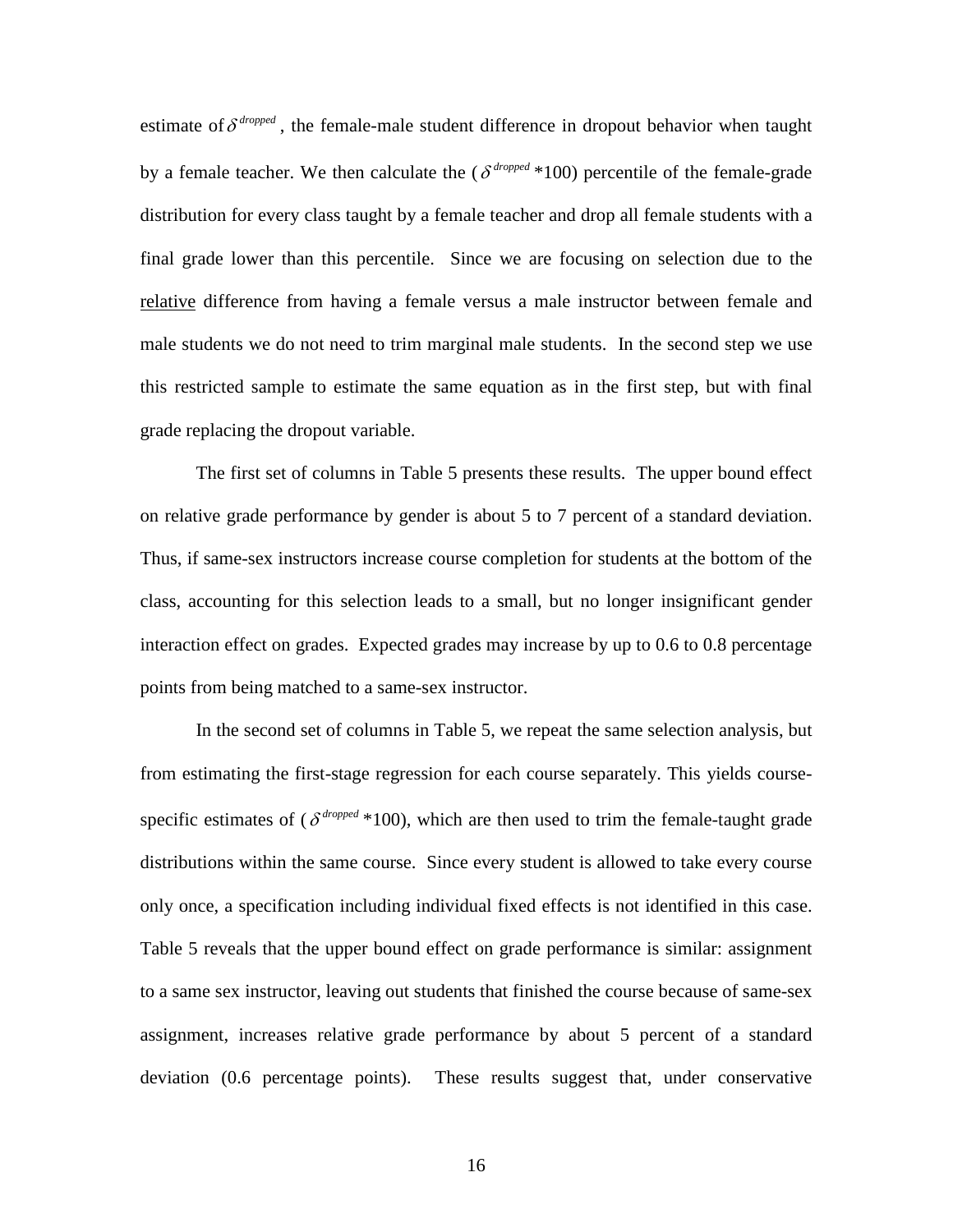estimates that account for course completion effects, assignment to a same-sex instructor improves expected grade performance, but not by an amount that would substantially impact a student's GPA.

#### **VI. Conclusion**

In this paper, we address the importance of gender interactions between teachers and students at the college level to explain educational performance and subject interest. Our detailed administrative dataset from a large public university provides a rare opportunity to predict how classroom outcomes between males and females systematically differ depending on whether an instructor assigned to the class is male or female. Using within class variation for students taking multiple courses, we find that students react only marginally to an instructor's gender. Students taught by a same-sex instructor are about one percentage point less likely to drop a course (a 10 percent change from the mean). Relative grade performance is about 1 to 5 percent of a standard deviation better for students with a same-sex instructor. The small effects appear driven more by males performing worse when assigned to a female instructor, with females performing about the same. We also find no important influence from same-sex instructors on taking or passing subsequent courses in related subjects.

Our grade score estimates are somewhat smaller than the 5 to 10 percent standard deviation effects reported by Dee (2007) at the primary school level (using similar methodology), but not by much. Two possibilities may explain the difference. First,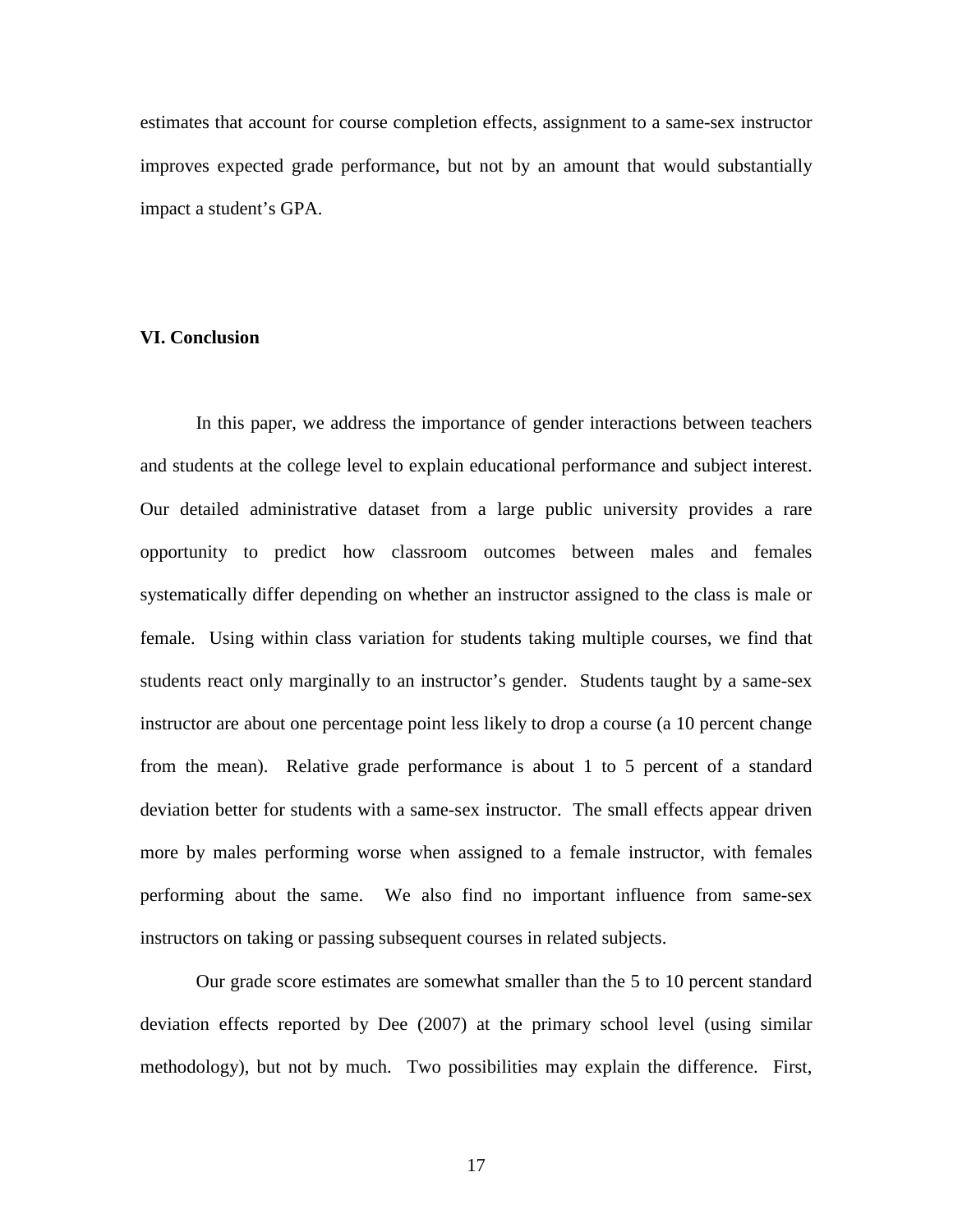same-sex instructors may matter more at earlier ages, when development of cognitive and non-cognitive ability occurs more rapidly. Second, reactions from students over the gender of a teacher may matter less than reactions from teachers over the gender of a student. As mentioned earlier, college instructors do not typically interact on a one-onone basis with students in large first year classes and do not typically grade tests, so there is less chance of discrimination. Another result that matches some of Dee's findings is that the interaction effect seems to stem more from male students performing worse with female instructors, while female performance appears unaffected.

We interpret these findings to suggest instructor gender plays only a minor role in determining college student achievement. Most of our baseline estimates imply that expected changes to performance and subject interest are small from same-sex instructor assignment, and many of these estimates are statistically insignificant. The small effects we do detect appear more due to social science courses than math or physical science courses, and do not appear to differ by initial student ability. It should be noted, however, that all the estimates in this paper relate to cases where one instructor is replaced at the margin for another who differs by gender. We cannot explore potential non-linear effects from more dramatic changes in the proportion of male or female faculty in a department or institution with this methodology.

The results are consistent with our earlier research [Hoffmann and Oreopoulos, 2006], which finds that observable instructor characteristics, such as rank, experience, and salary, do not explain differences in student performance. Subjective instructor quality, however, does predict these differences, although overall instructor effects are

18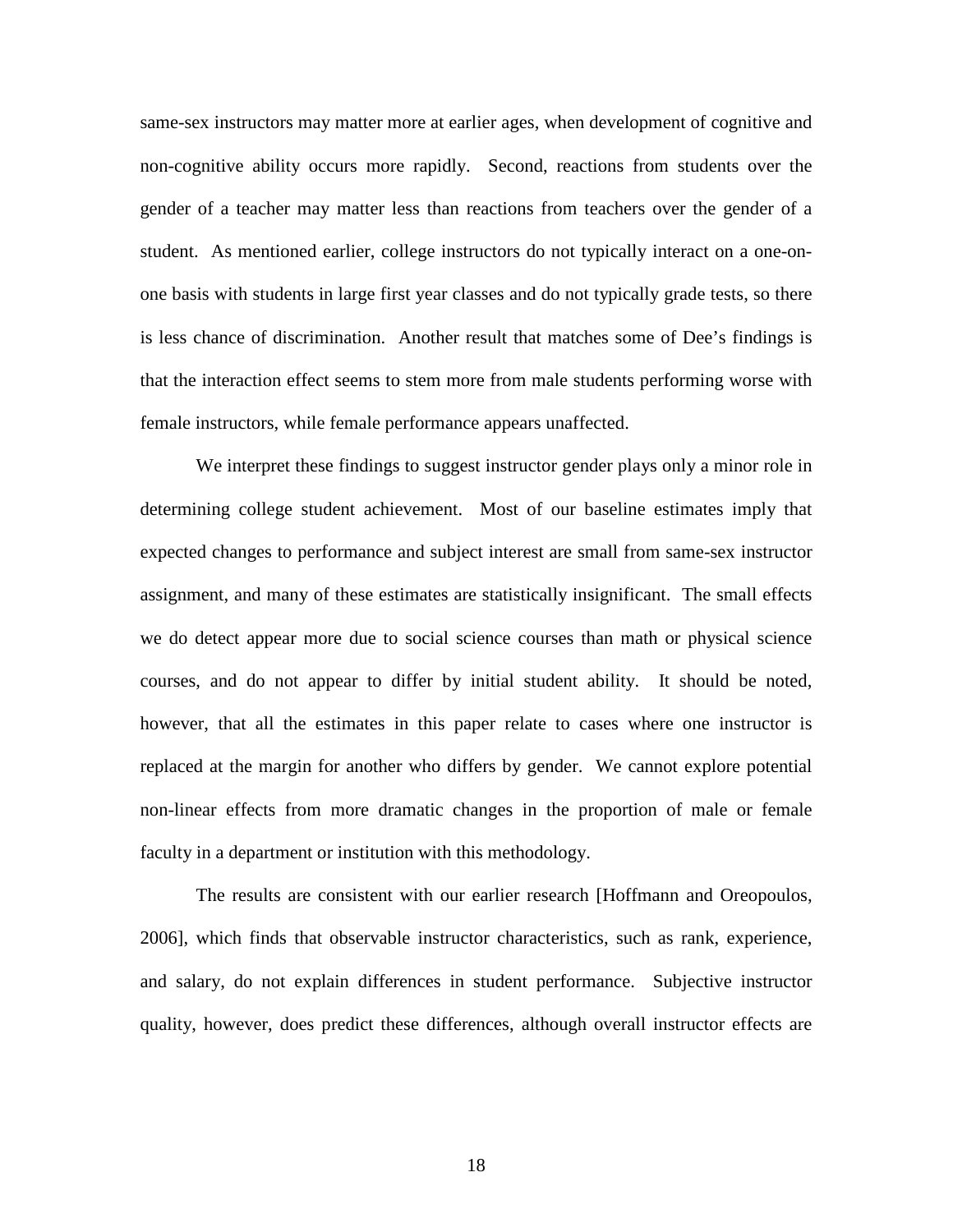small. Hard-to-measure instructor qualities may matter more in predicting achievement, even for instructors that exhibit the same age, salary, rank, and gender.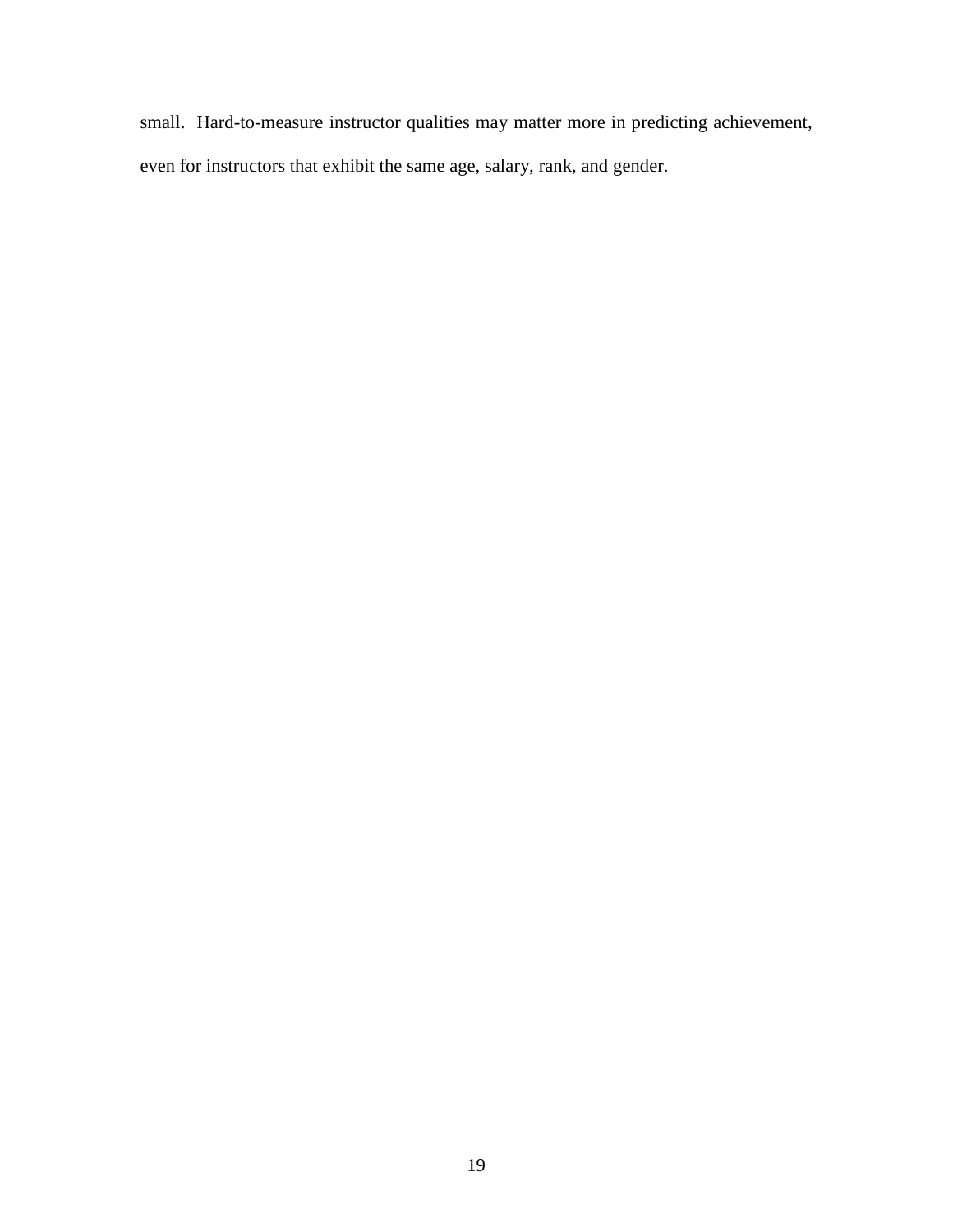#### **References**

Bettinger, Eric and Long, Bridget T. "Do Faculty Serve as Role Models? The Impact of Instructor Gender on Female Students." American Economic Review, 2005, pp. 152-157.

Canes, Brandice and Harvey Rosen. "Following in Her Footsteps? Faculty Gender Composition and Women's Choices of College Majors." Industrial & Labor Relations Review, April 1995, 48(3), pp. 486-504.

Carrington, B. , Tymms, P. & Merrell, C. (2007, in press) 'Role models, school improvement and the "gender gap" – Do men bring out the best in boys and women the best in girls?', British Educational Research Journal.

Carrington, B. , Tymms, P. & Merrell, C. (2005), "Role models, school improvement and the 'gender gap' Do men bring out the best in boys and women the best in girls?", mimeo.

DiPrete, Thomas A. and Claudia Buchmann. "Gender-specific trends in the value of education and the emerging gender gap in college completion," working paper, September 2005. Dee, T. S. (2004). "Teachers, race and student achievement in a randomized experiment." The Review of Economics & Statistics, 86, 1, 195210.

Dee, Thomas S. "A Teacher Like Me: Does Race, Ethnicity or Gender Matter?" American Economic Review, 2005, 95(2), pp. 158-165.

Dee, Thomas S. "Teachers and the Gender Gaps in Student Achievement," Journal of Human Resources, forthcoming.

Ehrenberg, R. G., Goldhaber, D. D., & Brewer, D. J. (1995). "Do teachers' race, gender, and ethnicity matter? Evidence from the National Education Longitudinal Study of 1988." Industrial and Labor Relations Review, 48, 547561.

Freeman, C.E. (2004). Trends in Educational Equity of Girls & Women: 2004 (NCES 2005–016). U.S. Department of Education, National Center for Education Statistics. Washington, DC: U.S. Government Printing Office.

Hoffmann, Florian and Oreopoulos, Philip. "Professor Qualities and Student Achievement." NBER Working Paper, No. 12596, 2006.

Holmlund, Helena and Sund, Krister. "Is the Gender Gap in School Performance Affected by the Sex of the Teacher?" Swedish Institute for Social Research, Stockholm University Working Paper No. 5, 2005.

Jacobs, Jerry A. "Gender inequality and higher education." Annual Review of Sociology, Vol. 22, 1996, pp. 153-85.

Reference: Krueger, A. & Whitmore, D. (2002). Would smaller classes help close the black-white achievement gap? In J. Chubb and T. Loveless (Eds.), Bridging the achievement gap. Washington, DC: Brookings Institute Press.

Lahelma, E. (2000). "Lack of male teachers: A problem for students or teachers?" Pedagogy, Culture and Society, 8, 2,17385.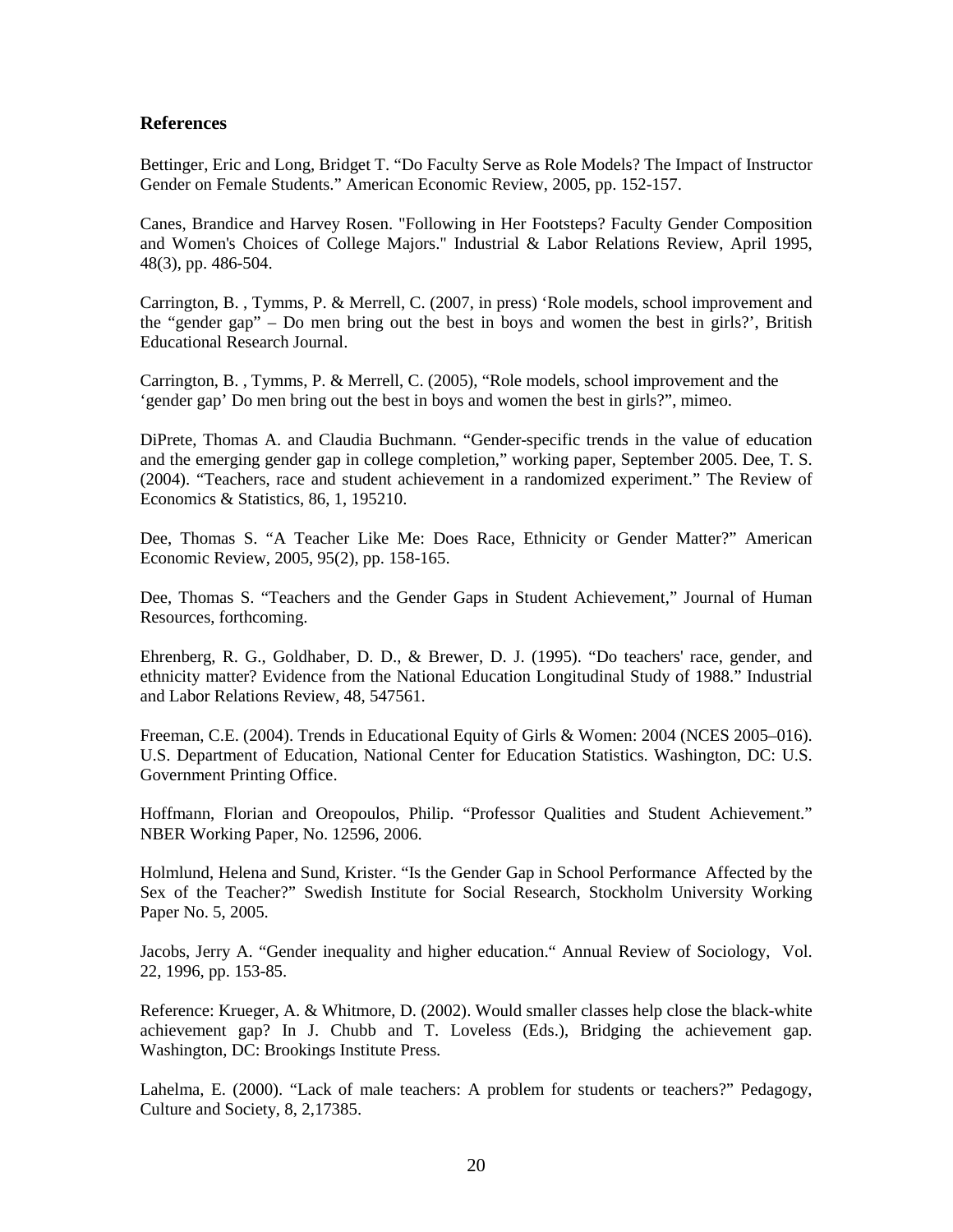Lavy, Victor. "Do Gender Stereotypes Reduce Girls' Human Capital Outcomes? Evidence From a Natural Experiment." NBER Working Paper No. 10678, 2004.

Lavy, Victor, and Analia Schlosser (2007). "Mechanisms and Impacts of Gender Peer Effects at School," mimeo.

Lee, David (2005). "Training, Wages, and Sample Selection: Estimating Sharp Bounds on Treatment Effects," NBER Working Paper #11721.

Neumark, David and Rosella Gardecki. "Women Helping Women? Role Model and Mentoring Effects on Female Ph.D. Students in Economics." Journal of Human Resources, 1998, 33(1), pp. 220-46.

Nixon, Lucia A. and Michael D. Robinson. "The educational attainment of young women: Role model effects of female high school faculty," Demography 36(2): May 1999, 185-194.

Rothstein, Donna S (1995). "Do Female Faculty Influence Female Students' Educational and Labor Market Attainments?" Industrial and Labor Relations Review, vol. 48(3), pp. 515-530.

Spencer, S. J., Steele, C. M., & Quinn, D. M. (1999). Stereotype threat and women's math performance. Journal of Experimental Social Psychology, 35, 4-28.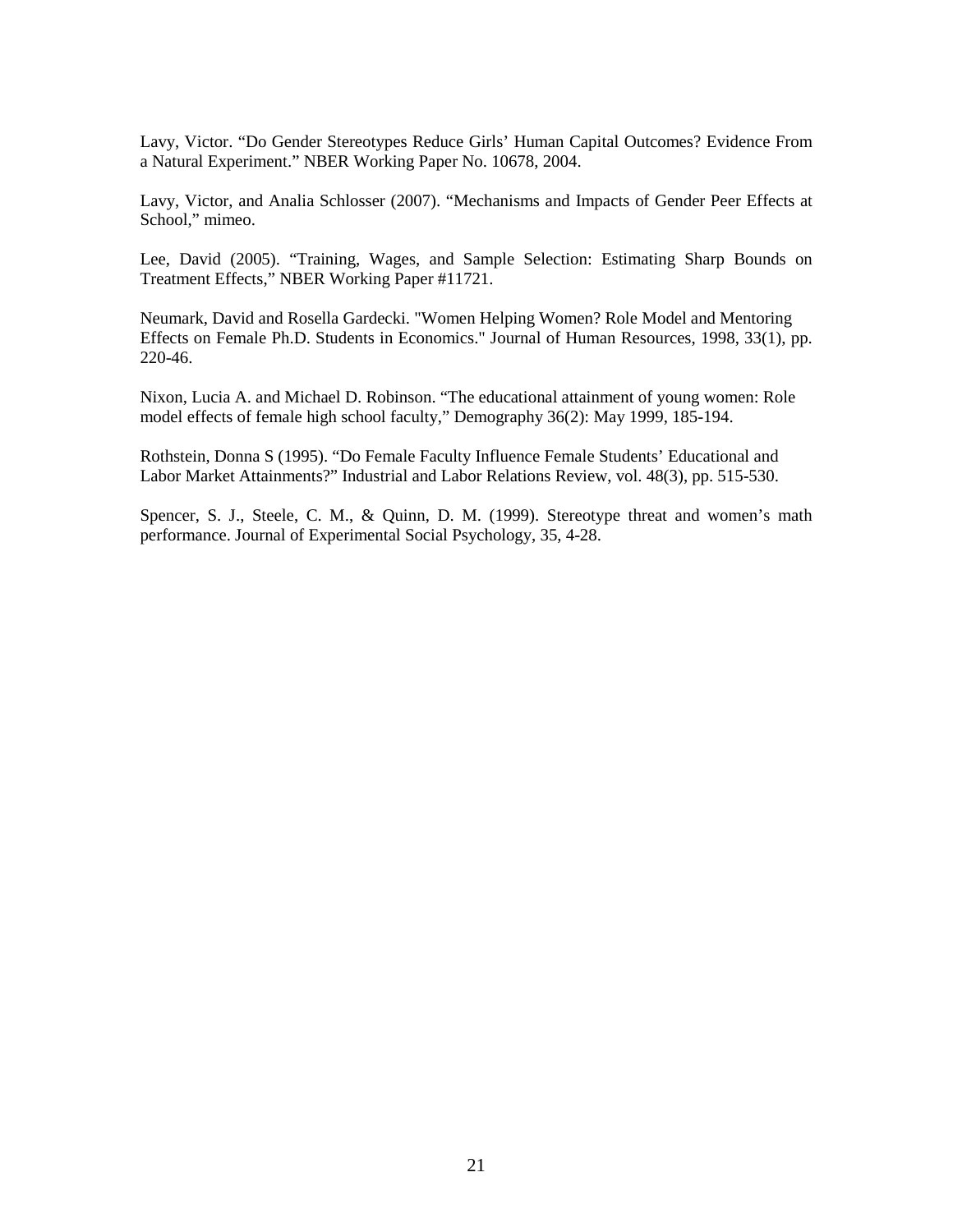| <b>PANEL A: First Year Students</b>      |       |                    |                |       |        |                |       |       |                |
|------------------------------------------|-------|--------------------|----------------|-------|--------|----------------|-------|-------|----------------|
|                                          |       | <b>Full Sample</b> |                |       | Female |                |       | Male  |                |
| Variable                                 | Mean  | S.D.               | Sample<br>Size | Mean  | S.D.   | Sample<br>Size | Mean  | S.D.  | Sample<br>Size |
| <b>Highschool Grade</b>                  | 85.2  | 5.8                | 34,061         | 85.5  | 5.6    | 20,714         | 84.6  | 6.0   | 13,347         |
| <b>Dropped Course</b>                    | 0.112 | 0.316              | 98,861         | 0.110 | 0.313  | 58,592         | 0.115 | 0.319 | 40,269         |
| Grade                                    | 68.9  | 14.0               | 87,775         | 68.8  | 13.3   | 52,121         | 68.9  | 15.0  | 35,654         |
| Subject Courses, Subsequent Years        | 1.443 | 2.916              | 98,861         | 1.370 | 2.814  | 58,592         | 1.550 | 3.055 | 40,269         |
| <b>Subject Credits, Subsequent Years</b> | 0.725 | 1.462              | 98,861         | 0.689 | 1.412  | 58,592         | 0.778 | 1.530 | 40,269         |
| Female Teacher                           | 0.246 | 0.431              | 574            | 0.248 | 0.432  | 569            | 0.241 | 0.428 | 568            |
| <b>PANEL B: Second Year Students</b>     |       |                    |                |       |        |                |       |       |                |
|                                          |       | <b>Full Sample</b> |                |       | Female |                |       | Male  |                |
| Variable                                 | Mean  | S.D.               | Sample<br>Size | Mean  | S.D.   | Sample<br>Size | Mean  | S.D.  | Sample<br>Size |
| <b>Highschool Grade</b>                  | 85.5  | 5.7                | 24,734         | 85.8  | 5.5    | 15,027         | 85.1  | 5.9   | 9,707          |
| <b>Dropped Course</b>                    | 0.119 | 0.324              | 56,744         | 0.115 | 0.319  | 33,751         | 0.126 | 0.332 | 22,993         |
| Grade                                    | 70.4  | 12.6               | 49,966         | 70.6  | 12.0   | 29,873         | 70.1  | 13.4  | 20,093         |
| Subject Courses, Subsequent Years        | 2.371 | 3.128              | 56,744         | 2.376 | 3.059  | 33,751         | 2.364 | 3.225 | 22,993         |
| Subject Credits, Subsequent Years        | 1.199 | 1.569              | 56,744         | 1.203 | 1.535  | 33,751         | 1.193 | 1.617 | 22,993         |
| Female Teacher                           | 0.24  | 0.43               | 577            | 0.24  | 0.43   | 574            | 0.24  | 0.43  | 575            |

## TABLE 1 - DESCRIPTIVE STATISTICS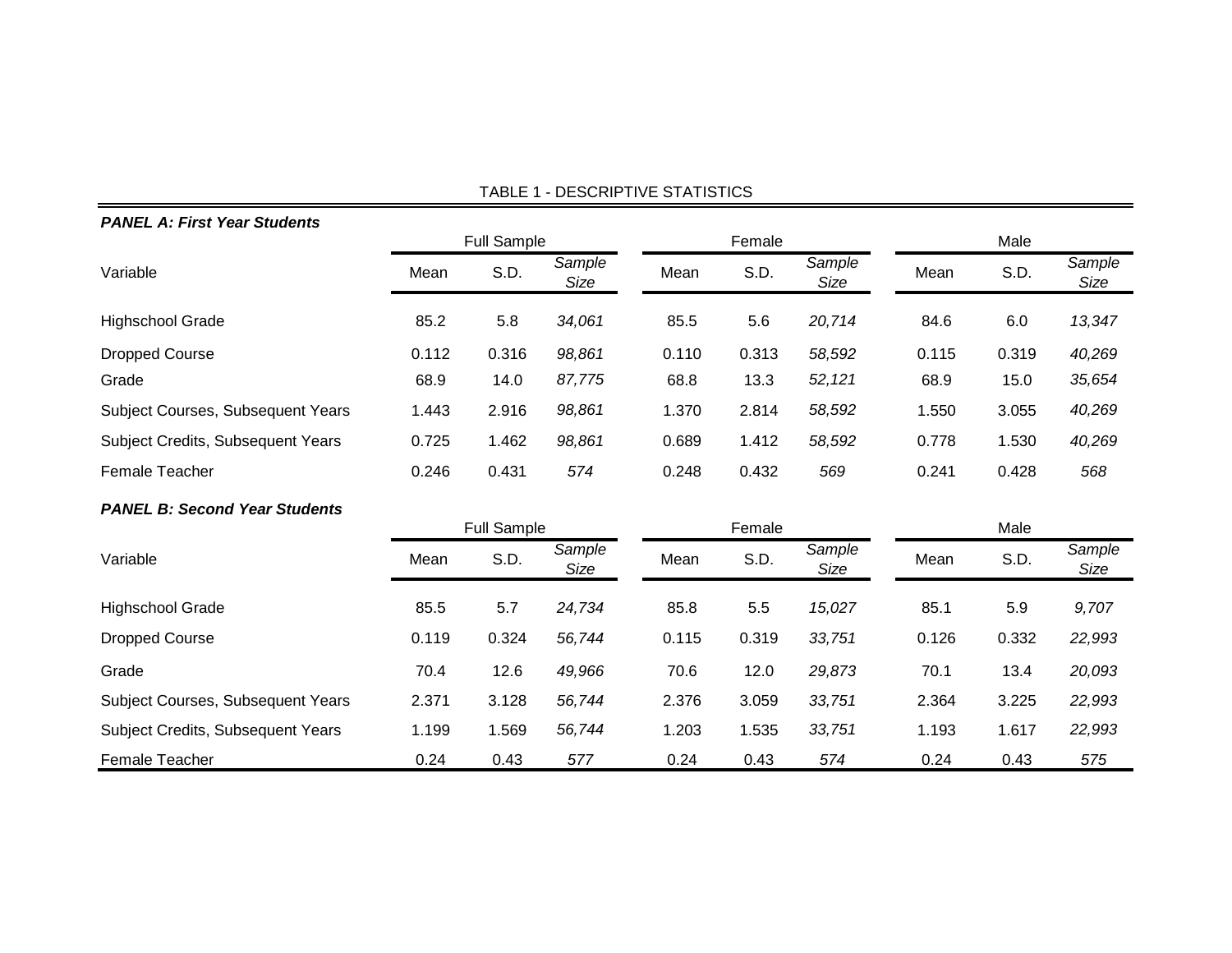|                                                                   |                     |                            |                                 |                     |                            |                         |                     |                          |                            | <b>Observations</b> |        |
|-------------------------------------------------------------------|---------------------|----------------------------|---------------------------------|---------------------|----------------------------|-------------------------|---------------------|--------------------------|----------------------------|---------------------|--------|
|                                                                   | Female              | Male                       | Diff                            | Female              | Male                       | <b>Difference</b>       | Female              | Male                     | <b>Difference</b>          | Female              | Male   |
| <b>Dropped Course</b>                                             | 0.002<br>[0.008]    | 0.018<br>$[0.008]^{**}$    | $-0.016$<br>$[0.008]$ *         | 0.001<br>[0.008]    | 0.015<br>$[0.008]$ *       | $-0.014$<br>$[0.008]$ * | $-0.007$<br>[0.006] | 0.01<br>[0.007]          | $-0.017$<br>$[0.008]^{**}$ | 58,562              | 40,249 |
| Grade<br>(with mean 0, stand. dev. 1)                             | $-0.03$<br>[0.027]  | $-0.076$<br>$[0.030]^{**}$ | 0.047<br>$[0.028]$ <sup>*</sup> | $-0.009$<br>[0.025] | $-0.035$<br>[0.024]        | 0.026<br>[0.024]        | $-0.016$<br>[0.016] | $-0.002$<br>[0.016]      | $-0.014$<br>[0.018]        | 52,121              | 35,654 |
| Subject Courses, Subsequent Years<br>(with mean 0, stand. dev. 1) | $-0.01$<br>[0.018]  | $-0.046$<br>$[0.020]^{**}$ | 0.036<br>$[0.022]$ *            | $-0.008$<br>[0.018] | $-0.041$<br>$[0.020]^{**}$ | 0.033<br>[0.022]        | $-0.019$<br>[0.018] | $-0.039$<br>$[0.019]$ ** | 0.019<br>[0.023]           | 58,562              | 40,249 |
| Subject Credits, Subsequent Years<br>(with mean 0, stand. dev. 1) | $-0.009$<br>[0.018] | $-0.045$<br>$[0.020]^{**}$ | 0.036<br>$[0.022]$ *            | $-0.006$<br>[0.018] | $-0.04$<br>$[0.020]^{**}$  | 0.033<br>[0.022]        | $-0.019$<br>[0.018] | $-0.038$<br>[0.019]      | 0.019<br>[0.023]           | 58,562              | 40,249 |
| Course FE                                                         |                     | Yes                        |                                 |                     | Yes                        |                         |                     | Yes                      |                            |                     |        |
| Student FE                                                        |                     | <b>No</b>                  |                                 |                     | No.                        |                         |                     | Yes                      |                            |                     |        |
| <b>Student Controls</b>                                           |                     | No.                        |                                 |                     | Yes                        |                         |                     | No.                      |                            |                     |        |

#### TABLE 2 - ESTIMATED EFFECT OF FEMALE INSTRUCTOR ASSIGNMENT, BY GENDER

Notes: Each cell reports the coefficient of the student-teacher gender interaction from <sup>a</sup> separate linear probability regression. Regressions without individual FE include fixed effects for academic year. Student controls are: gender, highschool grade average and fixed effects age. One, two, and three astricies indicate statistical significance at the 10, 5, and 1 percent levels respectively.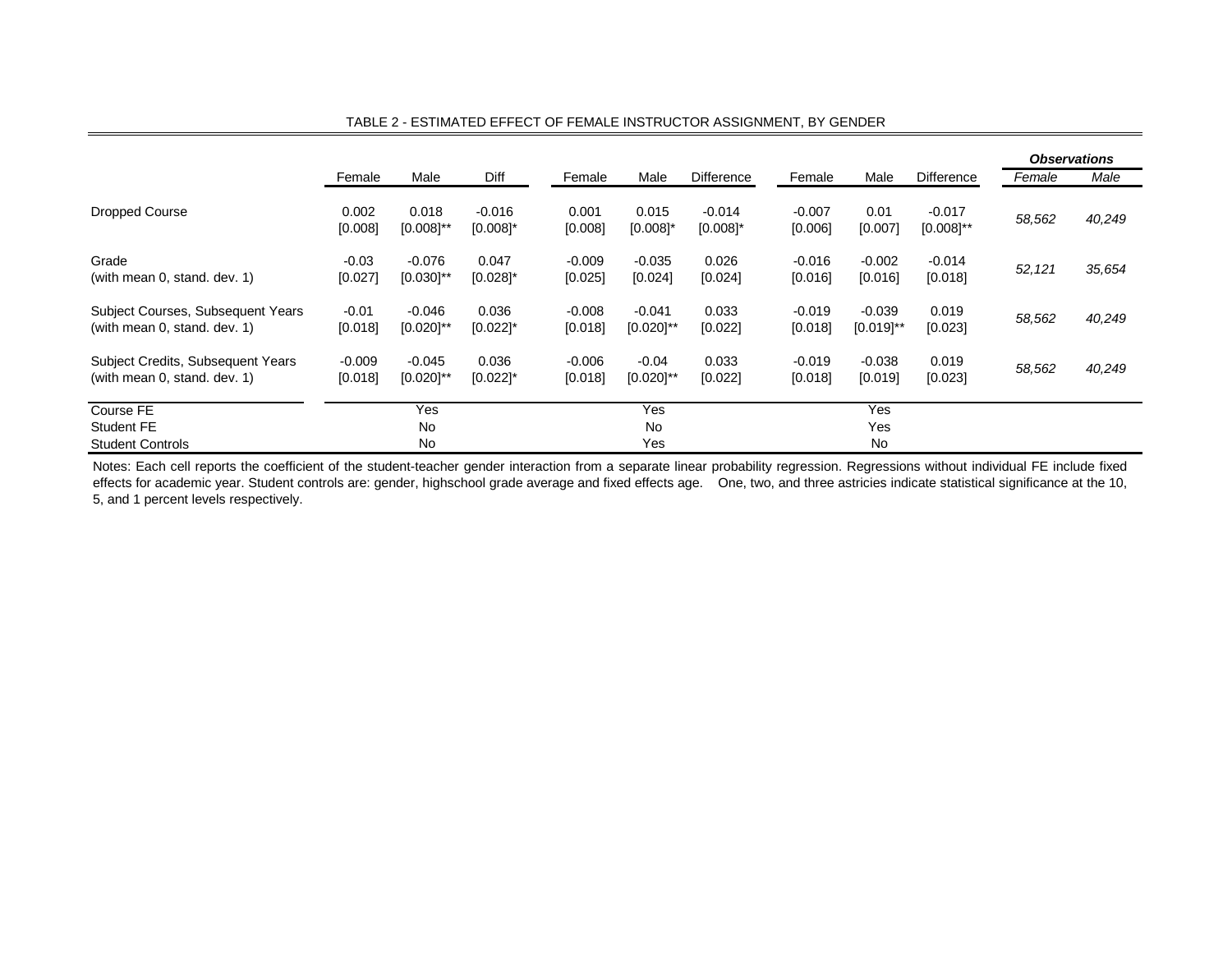# TABLE 3 - ESTIMATED EFFECTS ON STUDENT PERFORMANCEFROM SAME-SEX INSTRUCTOR ASSIGNMENT

|                                                                          | (1)                                | (2)                        | (3)                             | (4)                 | Sample Size |
|--------------------------------------------------------------------------|------------------------------------|----------------------------|---------------------------------|---------------------|-------------|
| <b>Dropped Course</b>                                                    | $-0.015$<br>$[0.008]$ <sup>*</sup> | $-0.017$<br>$[0.008]^{**}$ | $-0.01$<br>[0.008]              | $-0.011$<br>[0.007] | 98,811      |
| Grade<br>(with mean 0, stand. dev. 1)                                    | 0.023<br>[0.024]                   | $-0.014$<br>[0.018]        | 0.038<br>$[0.023]$ <sup>*</sup> | 0.001<br>[0.017]    | 87,775      |
| <b>Subject Courses, Subsequent Years</b><br>(with mean 0, stand. dev. 1) | 0.034<br>[0.022]                   | 0.019<br>[0.023]           | 0.034<br>[0.022]                | 0.02<br>[0.023]     | 98,811      |
| <b>Subject Credits, Subsequent Years</b><br>(with mean 0, stand. dev. 1) | 0.035<br>[0.022]                   | 0.019<br>[0.023]           | 0.034<br>[0.022]                | 0.019<br>[0.023]    | 98,811      |
| Course FE                                                                | Yes                                | Yes                        | <b>No</b>                       | <b>No</b>           |             |
| <b>Student FE</b>                                                        | <b>No</b>                          | Yes                        | No.                             | Yes                 |             |
| <b>Classroom FE</b>                                                      | <b>No</b>                          | <b>No</b>                  | Yes                             | Yes                 |             |
| <b>Student Controls</b>                                                  | Yes                                | <b>No</b>                  | Yes                             | <b>No</b>           |             |

Notes: Each cell reports the coefficient of the student-teacher gender interaction from <sup>a</sup> separate linear probability regression. All regressions include course-by-gender fixed effects. Student controls are: highschool grade average and fixed effects for academic year, age, mother tongue and program enrolled. One, two, and three astricies indicate statistical significance at the 10, 5, and 1 percent levels respectively.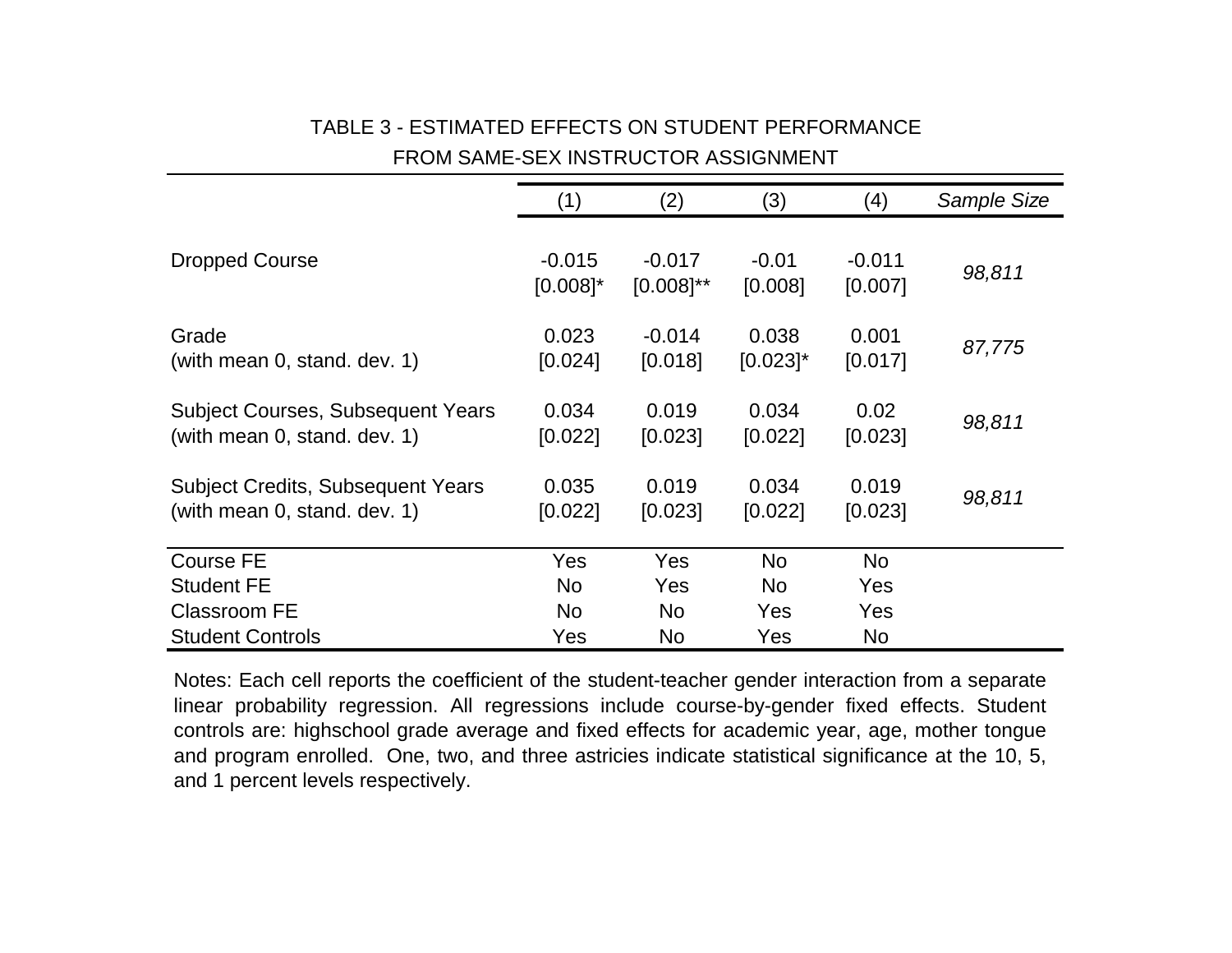|                               | <b>GRADE</b> (normalized) |                     |                        |                      | <b>SUBJECT COURSES, SUBSEQUENT YEARS (normalized)</b> |                         |                  |                         |                     |             |  |
|-------------------------------|---------------------------|---------------------|------------------------|----------------------|-------------------------------------------------------|-------------------------|------------------|-------------------------|---------------------|-------------|--|
|                               | (1)                       | (2)                 | (3)                    | (4)                  | Sample Size                                           | (5)                     | (6)              | (7)                     | (8)                 | Sample Size |  |
| <b>Full Sample</b>            | 0.023<br>[0.024]          | $-0.014$<br>[0.018] | 0.038<br>$[0.023]$ *   | 0.001<br>[0.017]     | 87,775                                                | 0.034<br>[0.022]        | 0.019<br>[0.023] | 0.034<br>[0.022]        | 0.02<br>[0.023]     | 98,811      |  |
| Mother tongue: English        | 0.029<br>[0.027]          | $-0.011$<br>[0.022] | 0.046<br>$[0.027]$ *   | 0.025<br>[0.033]     | 59,375                                                | 0.057<br>$[0.027]^{**}$ | 0.027<br>[0.030] | 0.065<br>$[0.028]^{**}$ | $-0.026$<br>[0.062] | 66,119      |  |
| Mother tongue: Other          | 0.016<br>[0.042]          | $-0.021$<br>[0.025] | 0.012<br>[0.046]       | $-0.007$<br>[0.026]  | 28,400                                                | $-0.003$<br>[0.041]     | 0.004<br>[0.039] | 0.003<br>[0.044]        | 0.022<br>[0.042]    | 32,692      |  |
| Major: Mathematics/Science    | $-0.004$<br>[0.031]       | 0.014<br>[0.030]    | 0.008<br>[0.031]       | 0.014<br>[0.030]     | 23,916                                                | 0.009<br>[0.029]        | 0.018<br>[0.035] | 0.021<br>[0.030]        | 0.029<br>[0.038]    | 26,528      |  |
| Major: Other                  | 0.045<br>[0.035]          | 0.013<br>[0.029]    | 0.07<br>$[0.035]^{**}$ | 0.074<br>$[0.039]$ * | 63,859                                                | 0.077<br>$[0.034]^{**}$ | 0.056<br>[0.036] | 0.065<br>$[0.033]^{**}$ | $-0.011$<br>[0.054] | 72,283      |  |
| Below Highschool-Grade Median | 0.031<br>[0.039]          | $-0.015$<br>[0.029] | 0.047<br>[0.036]       | $-0.008$<br>[0.028]  | 43,750                                                | 0.038<br>[0.032]        | 0.026<br>[0.033] | 0.034<br>[0.034]        | 0.027<br>[0.035]    | 50,121      |  |
| Above Highschool-Grade Median | 0.014<br>[0.029]          | $-0.014$<br>[0.020] | 0.023<br>[0.031]       | $-0.026$<br>[0.029]  | 44,025                                                | 0.036<br>[0.032]        | 0.022<br>[0.035] | 0.036<br>[0.032]        | 0.035<br>[0.041]    | 48,690      |  |
| Course FE                     | Yes                       | Yes                 | No                     | No                   |                                                       | Yes                     | Yes              | No                      | No                  |             |  |
| <b>Student FE</b>             | No                        | Yes                 | No                     | Yes                  |                                                       | No                      | Yes              | No                      | Yes                 |             |  |
| Classroom FE                  | No                        | No                  | Yes                    | Yes                  |                                                       | No                      | No               | Yes                     | Yes                 |             |  |
| <b>Student Controls</b>       | Yes                       | No                  | Yes                    | No                   |                                                       | Yes                     | No               | Yes                     | No                  |             |  |

## TABLE 3 - ESTIMATED EFFECTS ON STUDENT PERFORMANCE FROM SAME-SEX INSTRUCTOR ASSIGNMENTBY BACKGROUND CHARACTEISTICS

Notes: Each cell reports the coefficient of the student-teacher gender interaction from <sup>a</sup> separate linear probability regression. All regressions include courseby-gender fixed effects. Student controls are: highschool grade average and fixed effects for academic year, age, mother tongue and program enrolled.One, two, and three astricies indicate statistical significance at the 10, 5, and 1 percent levels respectively.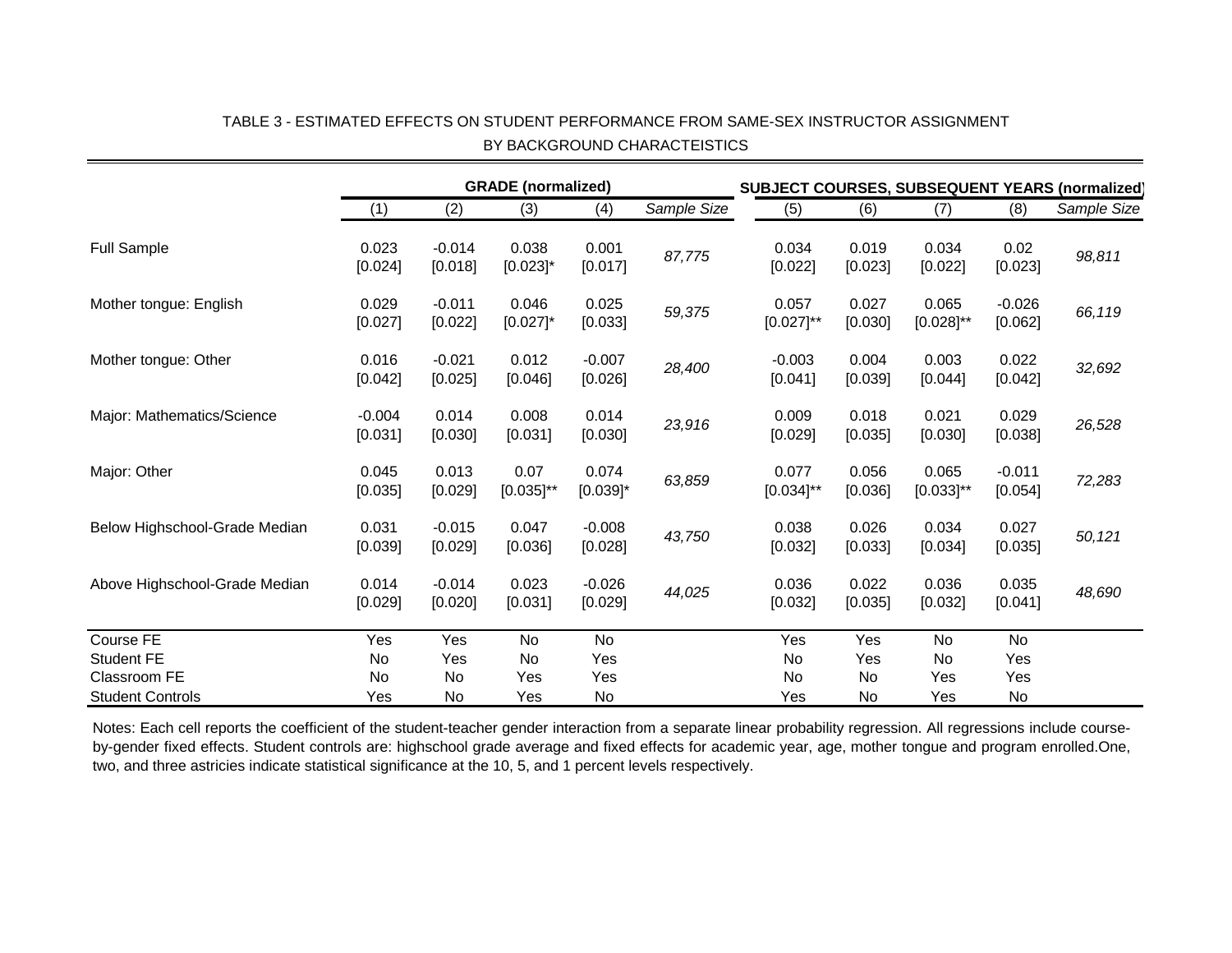|                                                                    |                                      | <b>TRUNCATION: OVERALL FEMALE</b><br><b>DROPOUT BEHAVIOUR</b> |                          | <b>DROPOUT BEHAVIOUR</b> | <b>TRUNCATION: COURSE-SPECIFIC</b> |                        |
|--------------------------------------------------------------------|--------------------------------------|---------------------------------------------------------------|--------------------------|--------------------------|------------------------------------|------------------------|
|                                                                    | (1)                                  | (2)                                                           | (3)                      | (4)                      | (5)                                | (6)                    |
| Uncorrected gender<br>interaction                                  | 0.023                                | $-0.014$                                                      | 0.038                    | 0.023                    | <b>NA</b>                          | 0.038                  |
|                                                                    | [0.024]                              | [0.018]                                                       | $[0.023]$ <sup>*</sup>   | [0.024]                  |                                    | $[0.023]^{*}$          |
| Sample Size                                                        |                                      | 87,775                                                        |                          |                          | 87,775                             |                        |
| Corrected gender<br>interaction (Upper Bound)                      | 0.068                                | 0.068                                                         | 0.046                    | 0.048                    | <b>NA</b>                          | 0.047                  |
|                                                                    | $[0.023]$ ***                        | $[0.023]$ ***                                                 | $[0.024]$ *              | $[0.024]^{**}$           |                                    | $[0.024]^{**}$         |
| Sample Size                                                        | 87,641                               | 87,641                                                        | 87,714                   | 87,687                   |                                    | 87,694                 |
| Course FE<br>Student FE<br>Classroom FE<br><b>Student Controls</b> | Yes<br><b>No</b><br><b>No</b><br>Yes | Yes<br>Yes<br>No<br>No                                        | No.<br>No.<br>Yes<br>Yes | Yes<br>No.<br>No.<br>Yes | Yes<br>Yes<br>No.<br>No            | No<br>No<br>Yes<br>Yes |

#### TABLE 5 - EFFECTS ON GRADE PERFORMANCE FROM SAME-SEX INSTRUCTOR ASSIGNMENTWITH CORRECTION FOR SAMPLE-SELECTION

Notes: The table shows uncorrected and sample-selection corrected estimates for the gender interaction when grade is used as outcome variable. We first estimate the gender-interaction in dropout-regressions (not shown in table). The estimate provides us with the x-percentage difference of the propensity to drop the course between female and male students when taught by <sup>a</sup> female teacher. We calculate x-percentage quintiles of the female grade distribution in female taught classes and drop all female students with grades below this quintile. Ourupper-bound estimates come from regressions on the restricted sample. The first three rows show estimates when we trim the overall female grade distribution in female-taught classes. The last three rows repeat the analysis when we trim course-specific distributions instead. In this case, the specification with individual fixed effects is not identified. Each cell reports the coefficient of the student-teacher gender interaction from <sup>a</sup> separate linear probability regression. All regressions include course-by-gender fixed effects. Student controls are: highschool grade average and fixed effects for academic year, age, mother tongue and program enrolled. One, two, and three astricies indicate statistical significance at the 10, 5, and 1 percent levels respectively.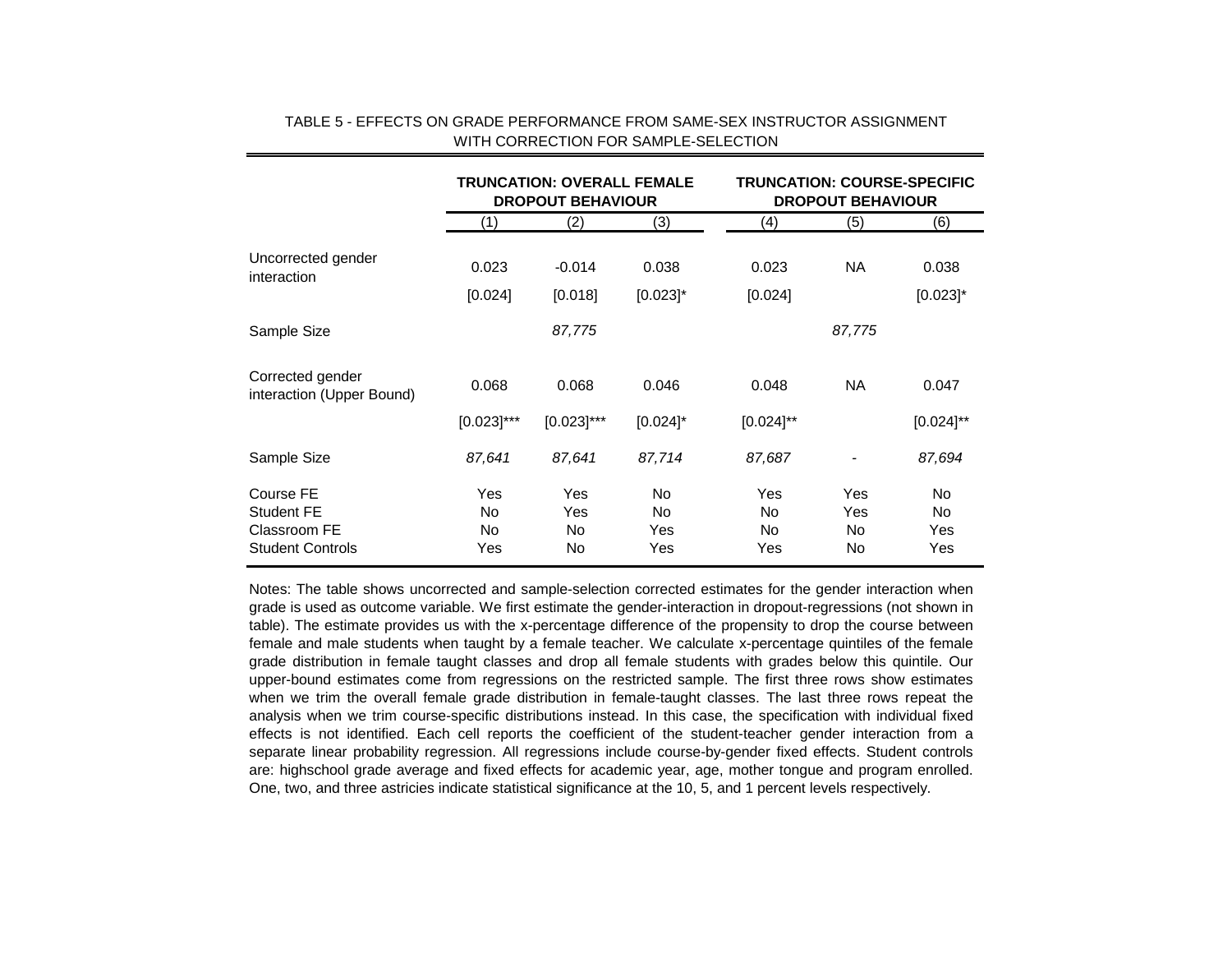|                               | <b>GRADE</b>           |                                 |                     |             | SUBJECT COURSES, SUBSEQUENT YEARS |                      |                      |                  |             |  |
|-------------------------------|------------------------|---------------------------------|---------------------|-------------|-----------------------------------|----------------------|----------------------|------------------|-------------|--|
|                               | (1)                    | (2)                             | (3)                 | Sample Size |                                   | (4)                  | (5)                  | (6)              | Sample Size |  |
| <b>Full Sample</b>            | 0.007<br>[0.032]       | 0.054<br>$[0.026]$ **           | $-0.013$<br>[0.032] | 49,966      |                                   | 0.048<br>[0.032]     | $-0.011$<br>[0.033]  | 0.022<br>[0.033] | 56,688      |  |
| Mother tongue: English        | $-0.001$<br>[0.039]    | 0.071<br>$[0.030]^{**}$         | $-0.02$<br>[0.040]  | 33,867      |                                   | 0.062<br>[0.038]     | 0.004<br>[0.040]     | 0.039<br>[0.039] | 37,759      |  |
| Mother tongue: Other          | 0.019<br>[0.058]       | 0.009<br>[0.050]                | 0.027<br>[0.066]    | 16,099      |                                   | 0.009<br>[0.050]     | $-0.039$<br>[0.050]  | 0.002<br>[0.049] | 18,929      |  |
| Major: Mathematics/Science    | $\mathbf 0$<br>[0.130] | 0.145<br>$[0.083]$ *            | $-0.042$<br>[0.145] | 7,202       |                                   | 0.164<br>$[0.097]$ * | $-0.024$<br>[0.137]  | 0.098<br>[0.107] | 8,221       |  |
| Major: Other                  | 0.009<br>[0.033]       | 0.048<br>$[0.028]$ <sup>*</sup> | $-0.011$<br>[0.032] | 42,764      |                                   | 0.045<br>[0.034]     | $\pmb{0}$<br>[0.034] | 0.017<br>[0.034] | 48,467      |  |
| Below Highschool-Grade Median | $-0.035$<br>[0.048]    | 0.035<br>[0.036]                | $-0.056$<br>[0.046] | 25,336      |                                   | 0.049<br>[0.041]     | 0.006<br>[0.040]     | 0.012<br>[0.042] | 29,287      |  |
| Above Highschool-Grade Median | 0.056<br>[0.039]       | 0.08<br>$[0.034]^{**}$          | 0.041<br>[0.042]    | 24,630      |                                   | 0.039<br>[0.051]     | $-0.027$<br>[0.049]  | 0.024<br>[0.055] | 27,401      |  |
| Course FE                     | Yes                    | Yes                             | No                  |             |                                   | Yes                  | Yes                  | No               |             |  |
| <b>Student FE</b>             | No                     | Yes                             | No                  |             |                                   | No                   | Yes                  | No               |             |  |
| <b>Classroom FE</b>           | No                     | No                              | Yes                 |             |                                   | No                   | No                   | Yes              |             |  |
| <b>Student Controls</b>       | Yes                    | No                              | Yes                 |             |                                   | Yes                  | No                   | Yes              |             |  |

#### TABLE A1 - ESTIMATED EFFECTS ON STUDENT PERFORMANCE FROM SAME-SEX INSTRUCTOR ASSIGNMENTBY BACKGROUND CHARACTEISTICS, SECOND YEAR STUDENTS

Notes: Each cell reports the coefficient of the student-teacher gender interaction from <sup>a</sup> separate linear probability regression. All regressions include course-by-gender fixed effects. Student controls are: highschool grade average and fixed effects for academic year, age, mother tongue and program enrolled. One, two, and three astricies indicate statistical significance at the 10, 5, and 1 percent levels respectively.